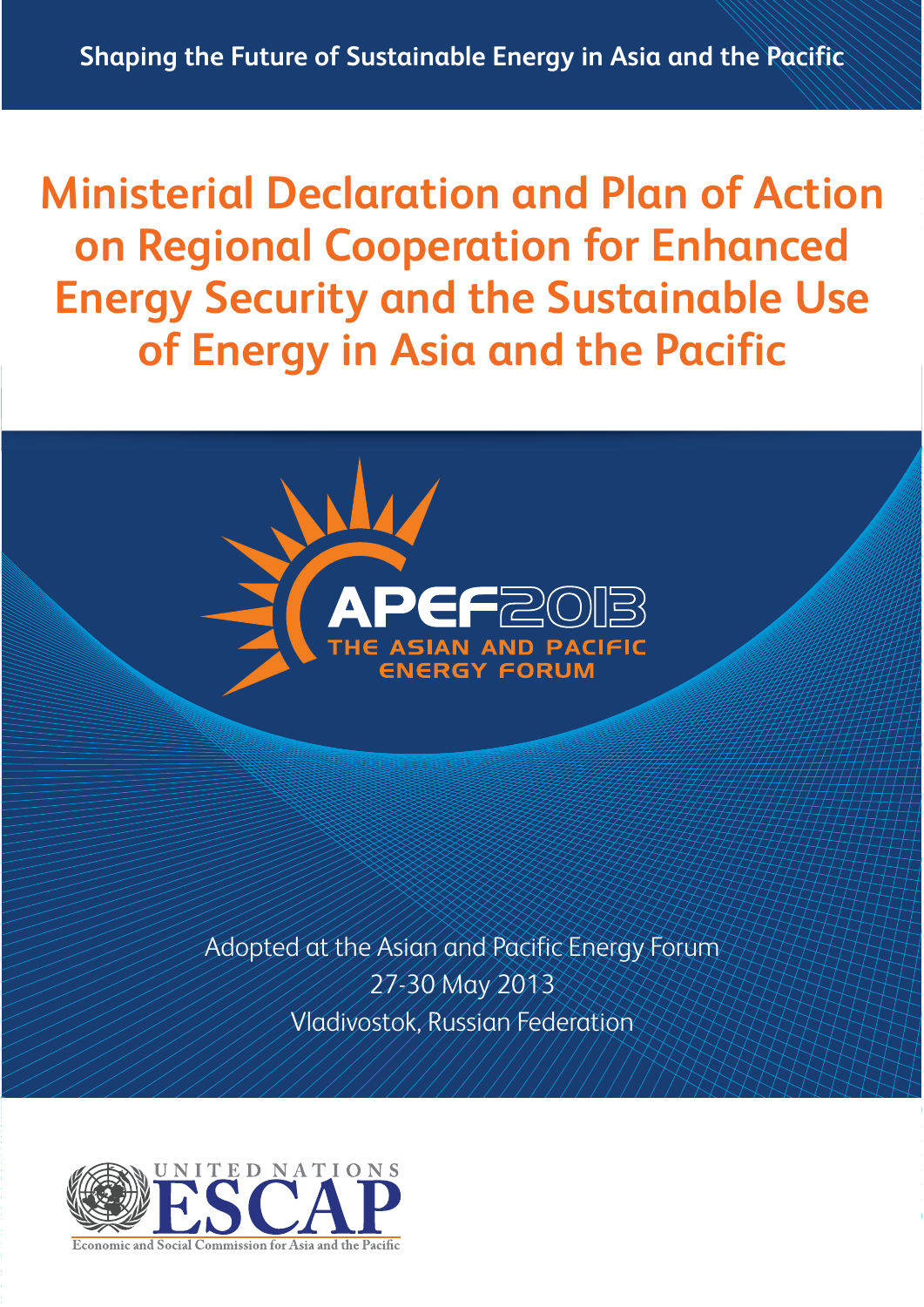Cover design and layout by Jeff Williams and Olga Komissarova

Copies of this publication may be obtained from: Energy Security and Water Resources Section Environment and Development Division United Nations Economic and Social Commission for Asia and the Pacific (ESCAP) United Nations Building Rajadamnern Nok Avenue Bangkok 10200, Thailand Tel: (66-2) 288 - 1234 Fax: (66-2) 288 - 1048 / 1059 email: escap-esdd-ers@un.org

This publication is not an official document of the United Nations Economic and Social Commission for Asia and the Pacific. The official report of the Asian and Pacific Energy Forum (APEF) is available at: www.unescap.org/apef

The publication was prepared with the support of the Russian Federation.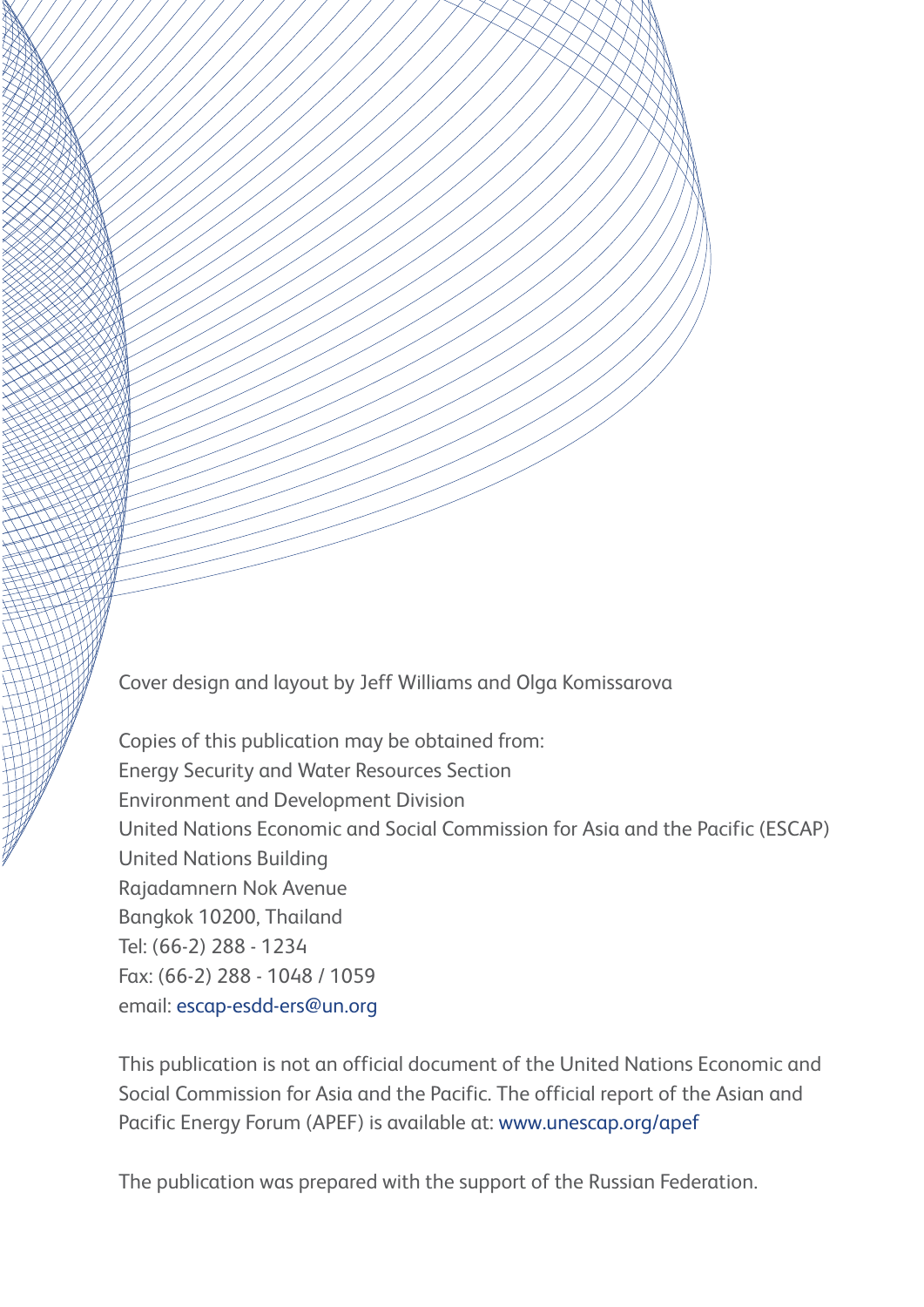# **Table of Contents**

| <b>ESCAP member States</b>                                                                                                                                         | 04 |
|--------------------------------------------------------------------------------------------------------------------------------------------------------------------|----|
| <b>Introduction</b>                                                                                                                                                | 05 |
| <b>Ministerial Declaration on Regional Cooperation for Enhanced</b><br><b>Energy Security and the Sustainable Use of Energy in Asia and the</b><br><b>Pacific:</b> | 06 |
| Shaping the Future of Sustainable Energy in Asia and the Pacific                                                                                                   |    |
| Plan of Action on Regional Cooperation for Enhanced Energy<br>Security and the Sustainable Use of Energy in Asia and the Pacific,<br>2014-2018                     | 15 |
| <b>I. Introduction</b>                                                                                                                                             | 16 |
| <b>II. Areas for action</b>                                                                                                                                        | 17 |
| III. Areas of action for subregions                                                                                                                                | 25 |
| <b>IV. Review and assessment mechanism</b>                                                                                                                         | 30 |

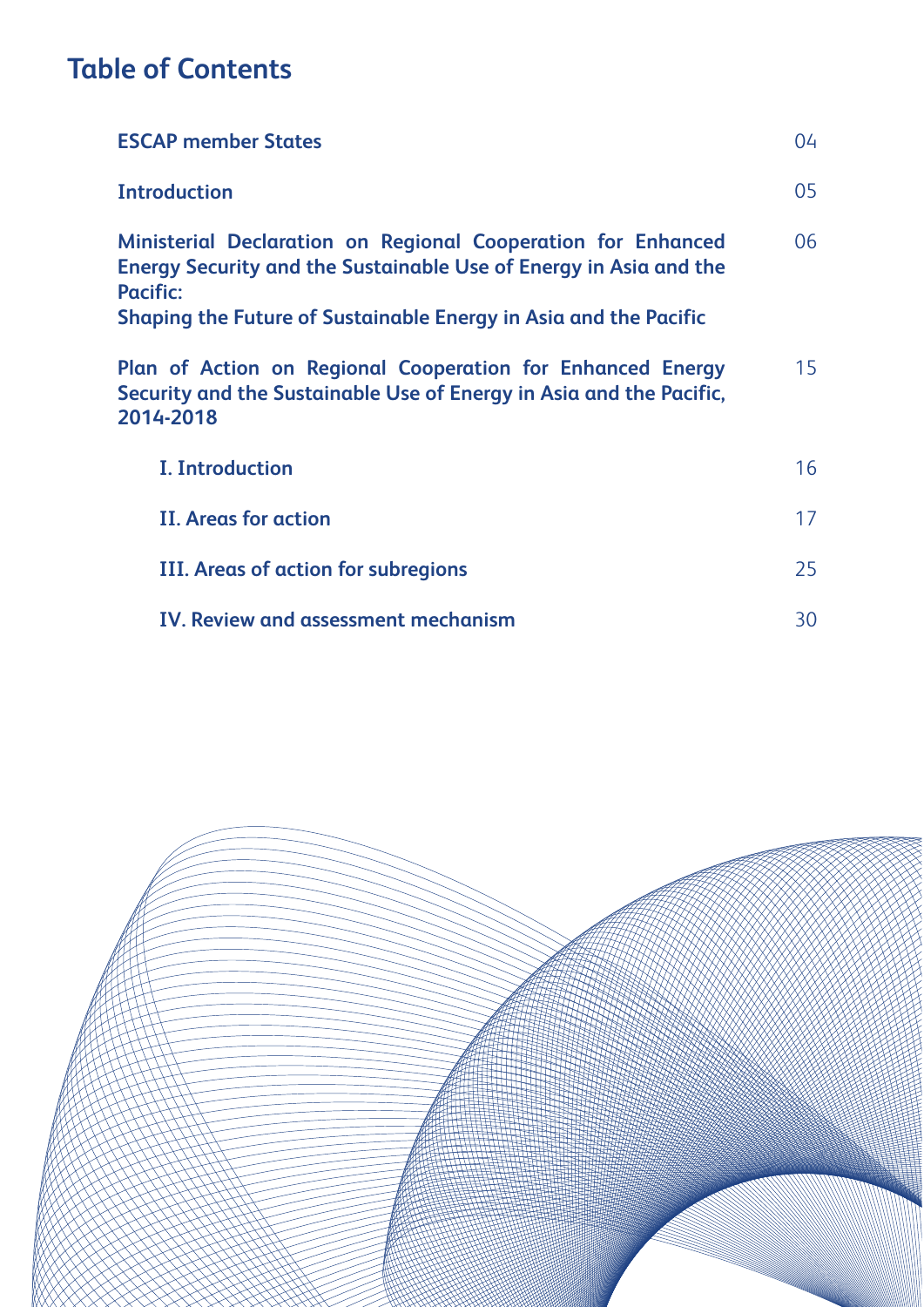# **ESCAP Member States**

ESCAP is the regional development arm of the United Nations for the Asia-Pacific region and is committed to providing a multilateral platform to its 53 member States and 9 associate members. ESCAP promotes regional cooperation to achieve inclusive and sustainable economic and social development.

| <b>East and</b><br><b>North-East Asia</b> | <b>North and</b><br><b>Central Asia</b> | <b>South-East Asia</b> | <b>South and</b><br><b>South-West Asia</b> | <b>Pacific</b>    |
|-------------------------------------------|-----------------------------------------|------------------------|--------------------------------------------|-------------------|
| $China*$                                  | Armenia*                                | Brunei Darussalam      | Afghanistan*                               | Australia         |
| Japan*                                    | Azerbaijan                              | Cambodia*              | Bangladesh*                                | Fiji*             |
| Korea, DPR*                               | Georgia                                 | Indonesia*             | Bhutan*                                    | Kiribati*         |
| Korea, Rep.*                              | Kazakhstan*                             | Lao PDR*               | India $*$                                  | Marshall Islands* |
| Mongolia*                                 | Kyrgyzstan*                             | Malaysia               | Iran, $IR^*$                               | Micronesia, FS    |
|                                           | Russian Federation*                     | Myanmar*               | Maldives*                                  | Nauru*            |
|                                           | Tajikistan*                             | Philippines*           | Nepal*                                     | New Zealand       |
|                                           | Turkmenistan                            | Singapore              | Pakistan*                                  | Palau*            |
|                                           | Uzbekistan                              | <b>Thailand</b>        | Sri Lanka*                                 | Papua New Guinea  |
|                                           |                                         | Timor-Leste            | Turkey                                     | Samoa*            |
|                                           |                                         | Viet Nam <sup>*</sup>  |                                            | Solomon Islands   |
|                                           |                                         |                        |                                            | Tonga*            |
|                                           |                                         |                        |                                            | Tuvalu*           |
|                                           |                                         |                        |                                            | Vanuatu*          |

| <b>Associate</b>                                                                                                                                       | <b>Non-regional</b>                                                     |
|--------------------------------------------------------------------------------------------------------------------------------------------------------|-------------------------------------------------------------------------|
| <b>Members</b>                                                                                                                                         | <b>Members</b>                                                          |
| American Samoa<br>Cook Islands<br>French Polynesia<br>Guam<br>Hong Kong, China<br>Macao, China<br>New Caledonia<br>Niue<br>Northern Mariana<br>Islands | France<br>United Kingdom<br>Netherlands<br>United States of<br>America* |

Representatives of ESCAP members marked with an asterisk (\*) attended the Asian and Pacific Energy Forum.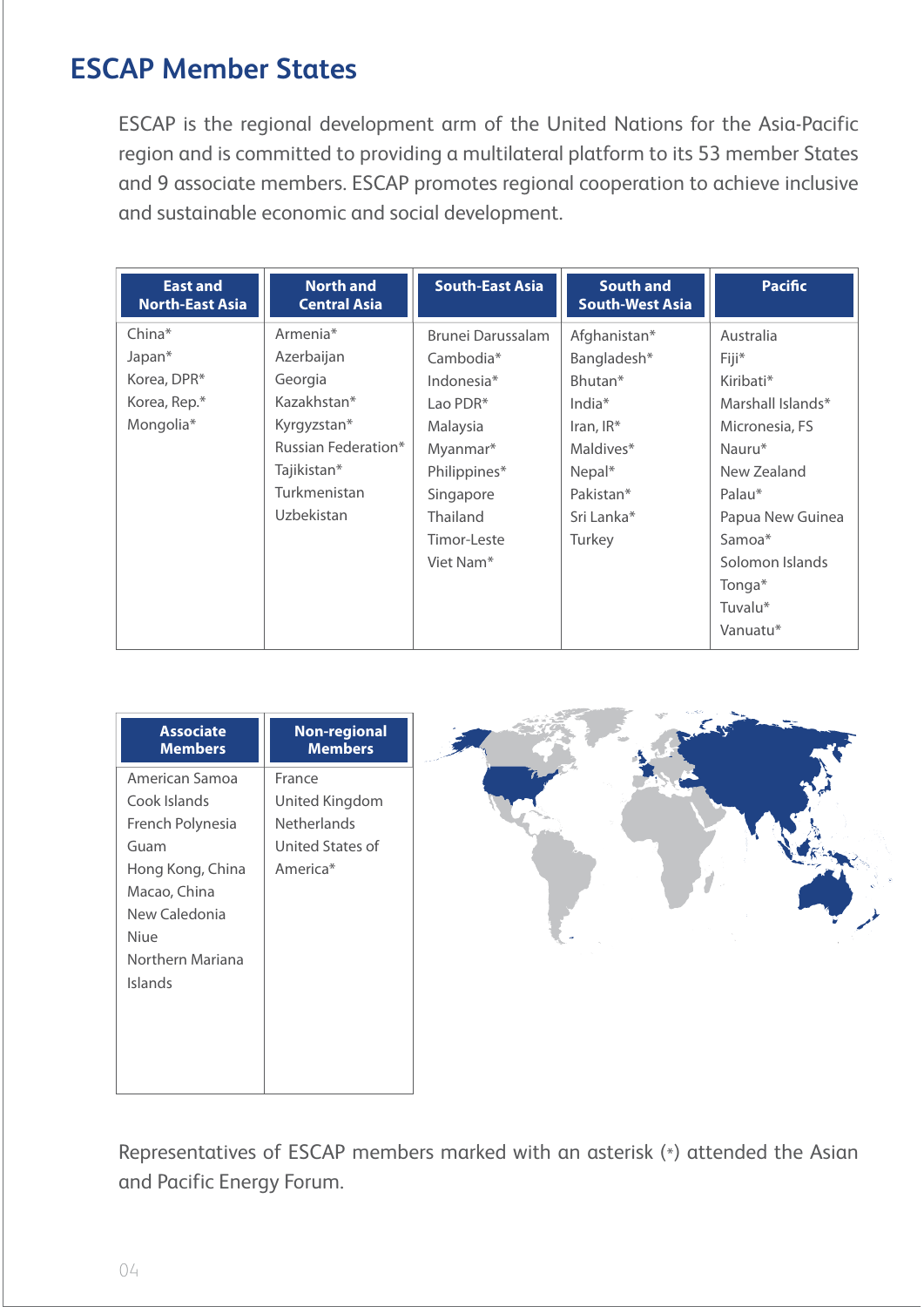# **Introduction**

In accordance with Commission resolution 67/2 on promoting regional cooperation for enhanced energy security and the sustainable use of energy in Asia and the Pacific, adopted in May 2011, the Asian and Pacific Energy Forum was convened in order to discuss — at the ministerial level — the progress achieved in the region in addressing energy security challenges at the regional, national and household levels, and to facilitate continuous dialogue among member States with a view to enhancing energy security and working towards sustainable development. The first Asian and Pacific Energy Forum was held in Vladivostok, Russian Federation, from 27 to 30 May 2013.

To fully capture perspectives on energy security within Asia and the Pacific, and to support consensus-building toward a regional energy strategy, an extensive preparatory process was organized with the support of the Government of the Russian Federation. Five Subregional Consultation Meetings (East and North-East Asia, North and Central Asia, Pacific, South and South-West Asia, South-East Asia), an Expert Group Meeting and a Regional Preparatory Meeting took place over the course of 2012 and 2013, involving senior government officials, experts, representatives from regional and international organizations, United Nations partners and civil society organizations.

In organization of preparatory meetings ESCAP member States were offered to consider the concept of "enhanced energy security". Moving beyond conventional short-term calculations of supply and demand, enhanced energy security takes a more holistic view of energy security based on a long-term perspective. In particular, seven focus areas in realizing enhanced energy security were highlighted: energy access; energy efficiency; renewable energy; energy and environment; energy economics; energy trade and investment; and energy connectivity. The Forum marked an important occasion for member States to renew their commitment to developing energy policies within the context of sustainable development and, therefore, to formulating cross-sectoral energy guidelines for ecological and inclusive growth.

Deliberations at the Forum raised the profile of energy within the sustainable development agenda, and reflected global energy priorities, placing them appropriately within the regional context, consequently, the outcome documents were adopted: Ministerial Declaration on Regional Cooperation for Enhanced Energy Security and the Sustainable Use of Energy in Asia and the Pacific and the Plan of Action on Regional Cooperation for Enhanced Energy Security and the Sustainable Use of Energy in Asia and the Pacific, 2014 – 2018.

The text of the Ministerial Declaration and the Plan of Action is offered below.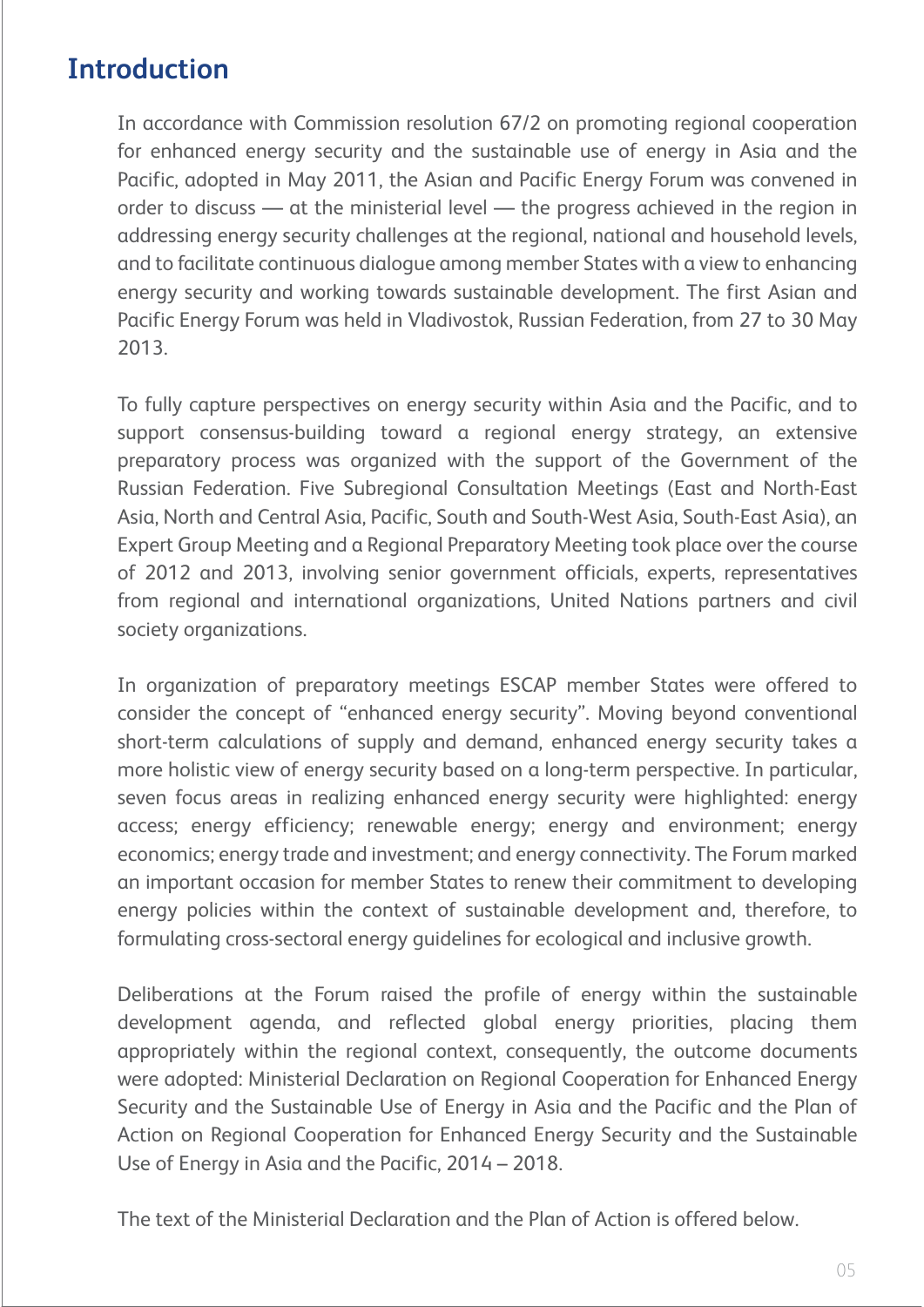# **Ministerial Declaration on Regional Cooperation for Enhanced Energy Security and the Sustainable Use of Energy in Asia and the Pacific: Shaping the Future of Sustainable Energy in Asia and the Pacific**

## Adopted on 30 May 2013

We, the ministers of energy and heads of delegations of the members and associate members of the Economic and Social Commission for Asia and the Pacific attending the Asian and Pacific Energy Forum, held in Vladivostok, Russian Federation, from 27 to 30 May 2013,

*Reaffirming* the principles of the Rio Declaration on Environment and Development<sup>1</sup> and of Agenda 21,<sup>2</sup> and recalling the recommendations and conclusions contained in the Plan of Implementation of the World Summit on Sustainable Development (Johannesburg Plan of Implementation),3

*Recalling* General Assembly resolutions 65/151 on the International Year for Sustainable Energy for All, 66/206 on the promotion of new and renewable sources of energy, and 67/215, in which the Assembly decided to declare the decade 2014-2024 as the United Nations Decade of Sustainable Energy for All,

*Also recalling* the outcome document of the United Nations Conference on Sustainable Development, entitled "The future we want", in particular paragraphs 125 to 129, which concern energy,

*Further recalling* Commission resolutions 63/6 on the implementation of intercountry energy cooperation to enhance energy security for sustainable development with a view to widening access to energy services in least developed countries, landlocked developing countries and small island developing States, 64/3 on promoting renewables for energy security and sustainable development in Asia and the Pacific, 67/2 on promoting regional cooperation for enhanced energy security

2 Ibid., annex II.

General Assembly resolution 66/288, annex. 4

<sup>1</sup> Report of the United Nations Conference on Environment and Development, Rio de Janeiro, 3-14 June 1992, vol. I, Resolutions Adopted by the Conference (United Nations publication, Sales No. E.93.I.8 and corrigendum), resolution 1, annex I.

<sup>3</sup> Report of the World Summit on Sustainable Development, Johannesburg, South Africa, 26 August-4 September 2002 (United Nations publication, Sales No. E.03.II.A.1 and corrigendum), chap. I, resolution 2, annex.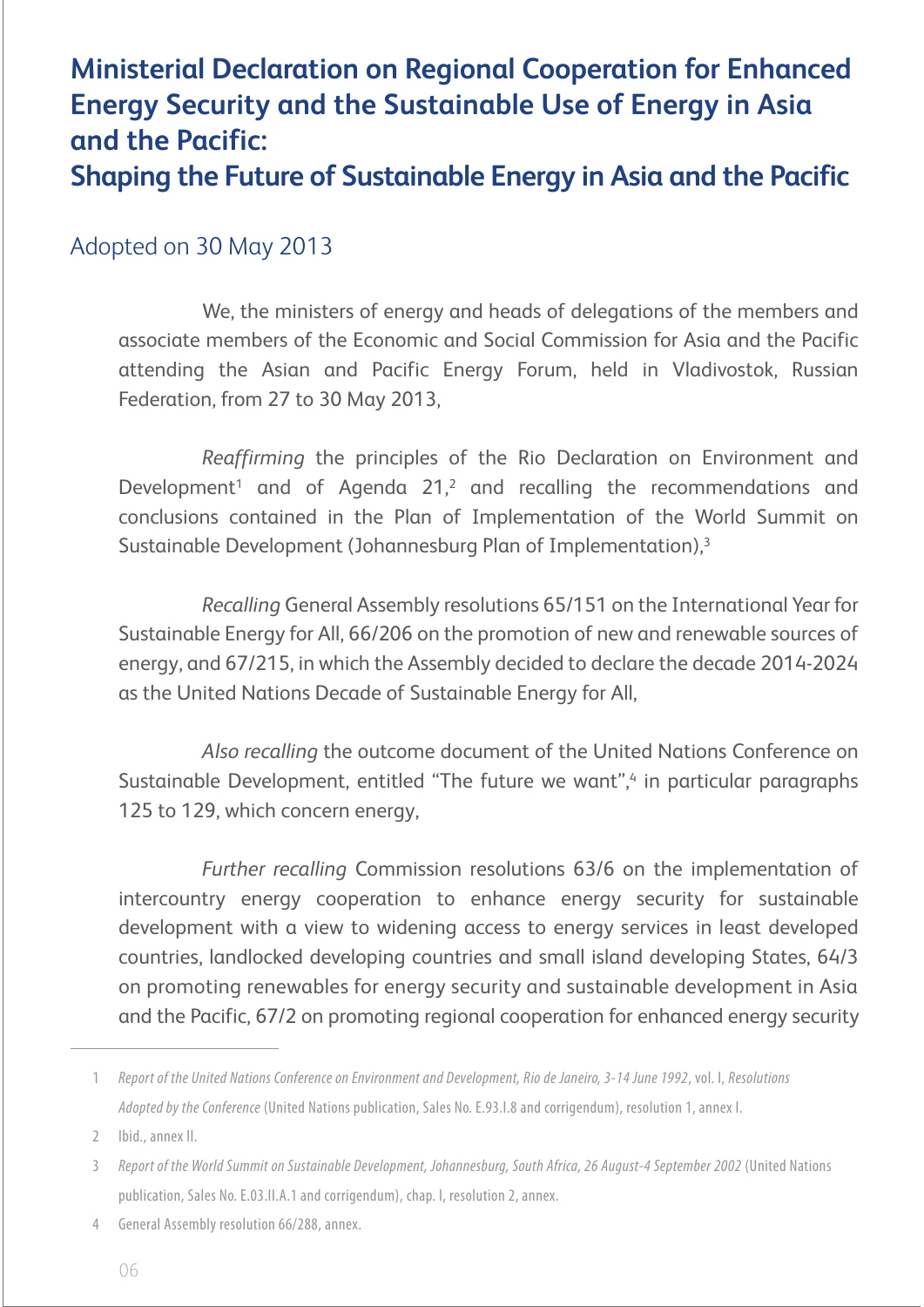and the sustainable use of energy in Asia and the Pacific, and 68/11 on connectivity for energy security,

*Recalling* that the Commission, in its resolution 67/2, requested the Executive Secretary to convene, in 2013, the Asian and Pacific Energy Forum at the ministerial level to discuss the progress achieved in the Asia-Pacific region in addressing the energy security challenges at the regional, national and household levels, and to facilitate continuous dialogue among member States with a view to enhancing energy security and working towards sustainable development,

*Recognizing* the contributions and recommendations of the subregional preparatory meetings for the Asian and Pacific Energy Forum convened in 2012 in all the subregions,<sup>5</sup>

*Expressing* our gratitude to the Russian Federation, the host country, for its active support of the preparatory process,

*Expressing* our appreciation to the United Nations bodies and agencies and the other regional and international organizations that contributed to the preparatory process and are present during the Forum,

*Recognize* that energy security is a key development issue and poses serious challenges to all countries in the Asia-Pacific region particularly to the least developed countries, landlocked developing countries and small island developing States; 1.

*Also recognize* that the activities of countries in broader energy-related matters are prioritized according to their specific national challenges, capacities and circumstances, including their energy mix; 2.

*Further recognize* the priority needs of developing countries for the achievement of sustained economic growth and the eradication of poverty; 3.

*Note with concern* that 1.7 billion people in the Asia-Pacific region rely mainly on traditional biomass for cooking and heating, that about 700 million people in the region are without electricity and that, even when energy services are available, millions of poor people are unable to afford them; 4.

<sup>5</sup> See E/ESCAP/APEF/1, para. 11.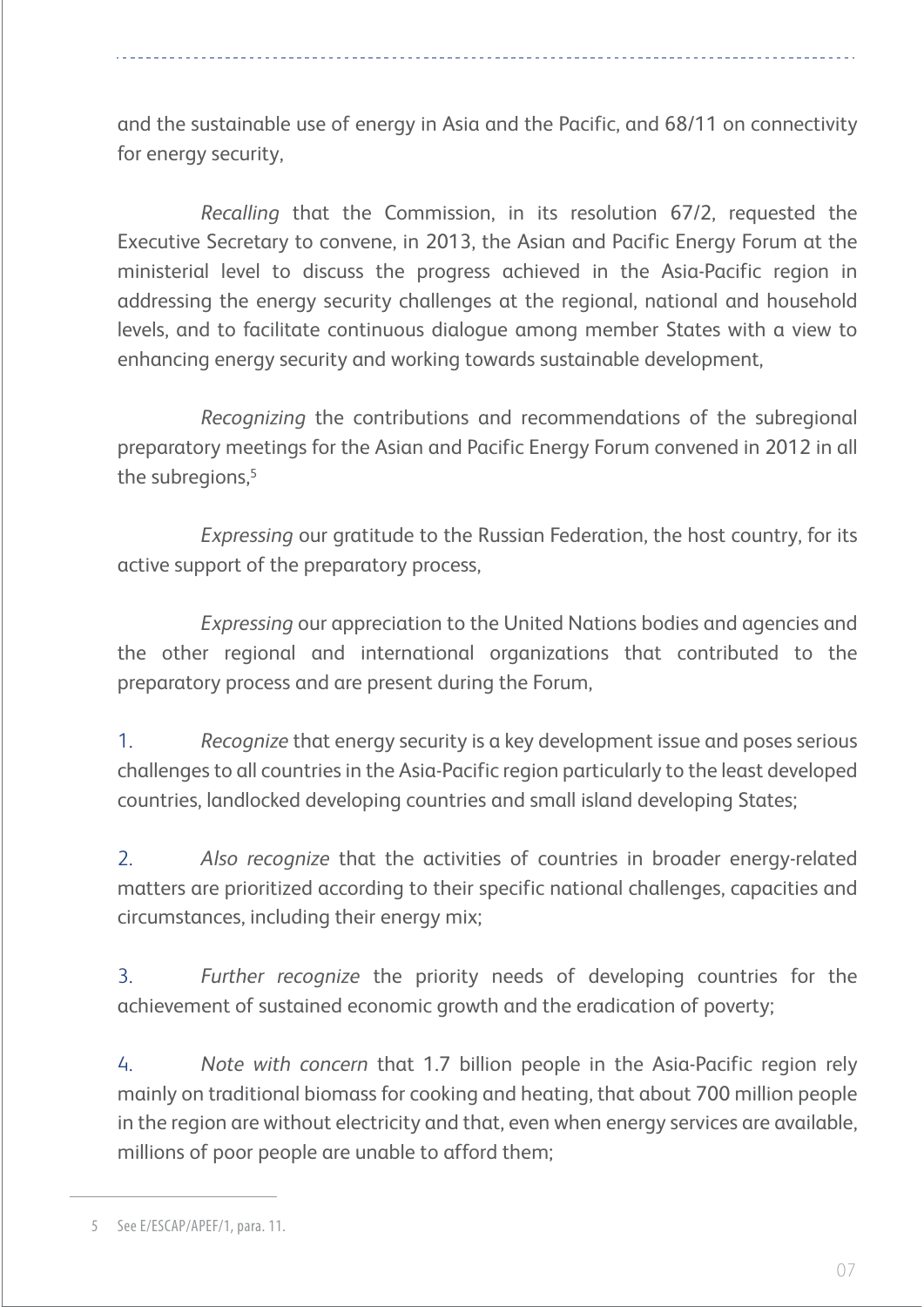*Recognize* that, although the Asia-Pacific region combines both the largest producers and consumers of energy and the importance of intraregional trade is constantly growing, the potential for full-fledged energy cooperation is far from being adequately exploited; 5.

*Also recognize* that energy demand in the Asia-Pacific region is rising more rapidly than in other regions and is projected to almost double by the year 2030 and that fossil fuels remain the main source of energy for meeting that demand, and that an inevitable increase in production and use of energy in the region will enhance the role of the region in the world economy and the global energy sector; 6.

*Note* that rapid population growth and high rates of urbanization in the region and consequent changes in energy consumption patterns are driving the increase in energy demand in all countries in the region; 7.

*Resolve*, therefore, to enhance regional and subregional cooperation and coordination, to have a greater regional voice in energy-related international forums and participate actively in regional and global decision-making processes aimed at addressing the global challenges facing our region in particular and mankind in general; 8.

*Acknowledge* the crucial importance of energy as a prerequisite to poverty eradication, ensuring sustained economic growth, and the achievement of the Millennium Development Goals; 9.

*Recognize* that the United Nations development agenda beyond 2015 will not be advanced and sustainable development goals will not be achieved without affordable, accessible and sustainable energy services; 10.

*Also recognize*, in this regard, the interdependence between energy and the United Nations development agenda beyond 2015, and call on all relevant stakeholders to participate actively in the post-2015 thematic consultations on energy initiated by the United Nations; 11.

*Resolve* to make every effort to improve the transparency, predictability and stability of energy markets in Asia and the Pacific, particularly in the light of global financial challenges, political and economic instability in many parts of the world and growing environmental concerns; 12.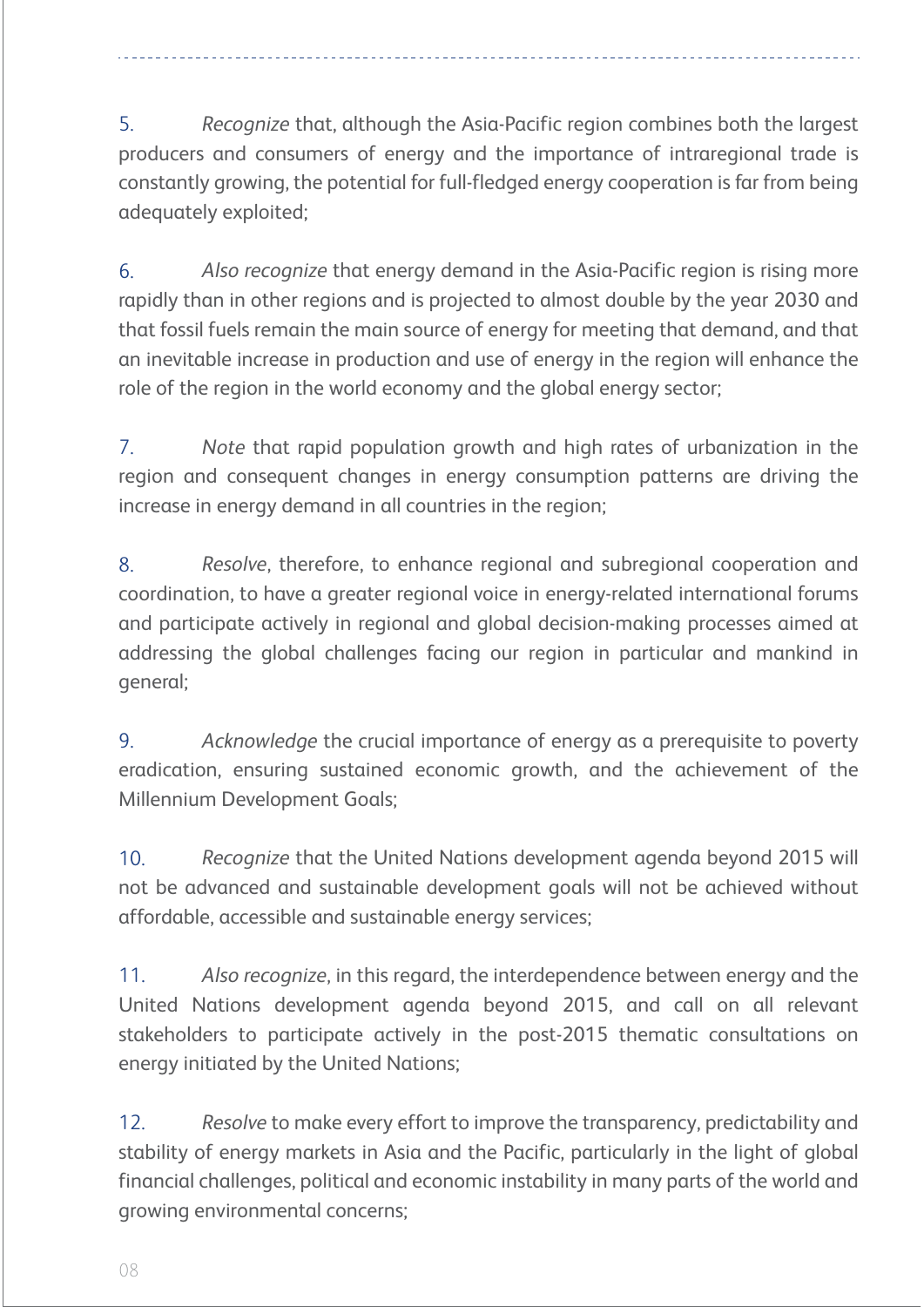*Also resolve* to work towards enhancing and balancing the share of cleaner fossil fuels, such as natural gas, in the energy mix, to develop new and renewable energy sources, to ensure the safe and secure use of nuclear energy in interested economies and to boost end-use energy efficiency, steps which will serve to enhance our energy security, contribute to our economic development and reduce negative environmental impacts; 13.

Ī

*Further resolve* to increase the share of natural gas in the energy mix to reduce the burden on the environment by working together on the conversion of natural gas to power (so-called "gas-to-power") and on extending the interconnection of the existing power grids in the region in order to boost trade in electricity, eradicate poverty, increase access to electricity and facilitate the development of the developing economies of the region; 14.

*Support* the establishment of regional and subregional energy or electricity bourses and markets to make the energy or electricity cost reasonable for all producers and consumers; 15.

*Realize* that the consumption of coal and oil in Asia and the Pacific continues to rise, reflecting the growing demand in rapidly growing economies in the region and, in this regard, stress the importance of developing and disseminating low-emission and cleaner coal and oil technologies; 16.

*Note with appreciation* the meaningful progress in improving energy efficiency in the Asia-Pacific region during the last decade, a welcome development given the fact that energy remains the largest contributor to greenhouse gas emissions, which tend to increase with the region's continued economic growth; 17.

*Resolve* to make every effort to participate actively in global, regional and subregional efforts aimed at improving energy efficiency in order to maintain the positive trend; 18.

*Recognize* the need to increase the share of new and renewable sources of energy in the regional energy mix as an important contribution to meeting the challenges presented by growing energy demand and to achieving universal access to sustainable modern energy services; 19.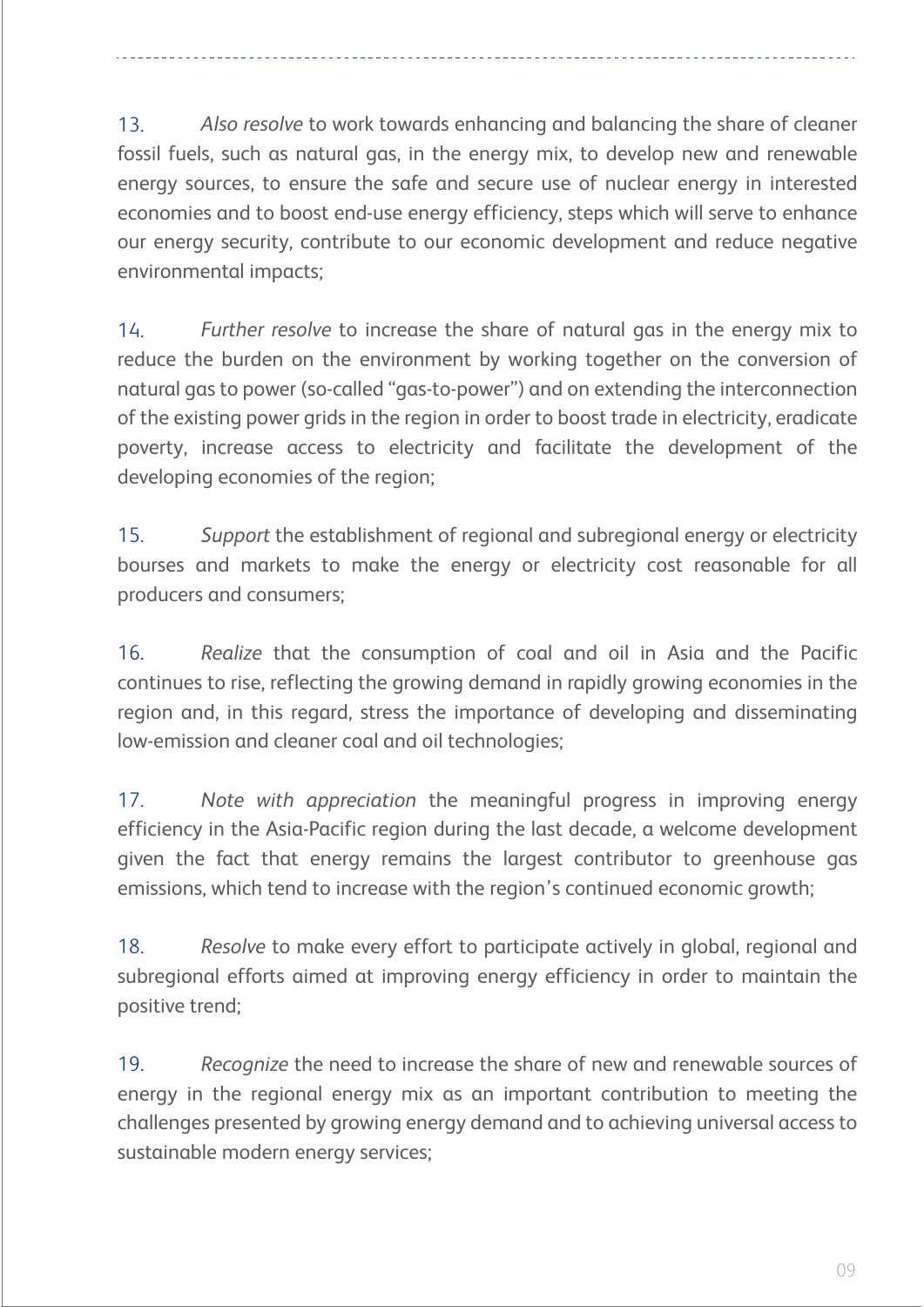*Resolve* to promote the use of new and renewable sources of energy in the region, including hydropower, solar, wind, geothermal, biofuels and ocean waves; 20.

*Recognize* that sustainable development requires: (a) poverty eradication; (b) the promotion of sustainable patterns of energy consumption and production; and (c) the changing of unsustainable practices; 21.

*Encourage*, in this regard, the enhancement of the role of ESCAP and its subregional offices, within their established mandates to support members and associate members, in addressing energy issues in the context of sustainable development and the enhancement of access to the appropriate and advanced technologies, in particular for the most vulnerable countries; 22.

*Note* the launching of the initiative of the Secretary-General, "Sustainable Energy for All", which focuses on access to energy, energy efficiency and renewable energies, as well as the decision of the General Assembly to declare the decade 2014-2024 the United Nations Decade of Sustainable Energy for All;<sup>6</sup> 23.

*Acknowledge* the pivotal role of Governments and national, regional and international policies in promoting enhanced energy security and the sustainable use of energy, improving energy efficiency and providing wider access to modern energy services in Asia and the Pacific; 24.

*Emphasize* the critical role of the private sector in implementing projects, including those within public-private partnerships, in the areas of sustainable use of energy, energy efficiency, renewable energy and access to modern energy services; 25.

*Underscore* the significant role of international financial institutions, in particular the Asian Development Bank, the Eurasian Development Bank, the Global Environment Facility, the Islamic Development Bank, the OPEC Fund for International Development (OFID) and the World Bank as well as international organizations and donor countries, in achieving progress towards the sustainable use of energy, energy efficiency, renewable energy and wider access to modern energy services; 26.

*Acknowledge* that enhanced energy trade is a powerful catalyst for strengthening intraregional cooperation in energy security and sustainable use of 27.

<sup>6</sup> See General Assembly resolution 67/215.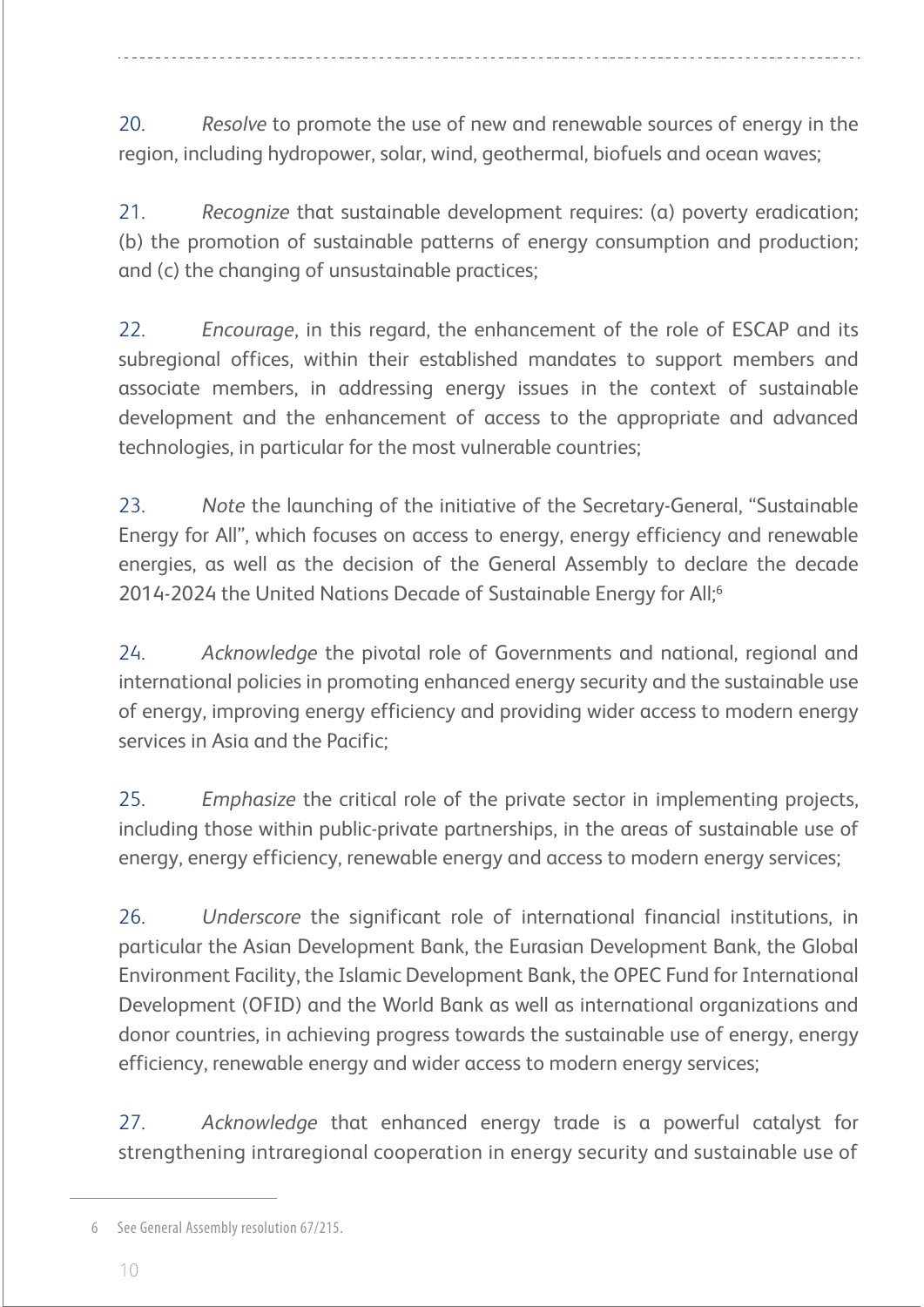energy among all stakeholders, including energy-producing, -transit and -consuming countries;

*Attach* great importance to the establishment of a conducive environment for investment in production, transit and delivery infrastructure, and to trade facilitation policies, in both primary energy resources and electricity; 28.

*Recognize* the large potential and need for energy connectivity and energy markets in the region through cross-border infrastructure and energy trade, including oil and gas pipelines and electricity grids as well as hydropower infrastructure, and highlight this as a crucial area for regional and subregional cooperation to ensure reliable, efficient and safe transportation of energy resources, thus contributing to increased energy security; 29.

*Express* our deep concern over extraregional influences and barriers which hamper the collective efforts of the countries of Asia and the Pacific to enhance energy access and energy security in the region, and emphasize the need to promote the connectivity of physical infrastructure for cross-border energy trade, which could ensure reliable, efficient and safe transportation of energy resources, thus contributing to increased energy security; 30.

*Underline* the importance of ensuring an appropriate energy mix in Asia and the Pacific through such measures as the increased use of renewable energy and efficient consumption of fossil fuels and the use of cleaner fossil fuel technologies, among others, with a view to reducing greenhouse gas emissions and mitigating negative environmental impacts; 31.

*Acknowledge* the significance of further improving the investment climate in Asia and the Pacific, which may be accomplished through, among other things, the development of public and private financial mechanisms to stimulate the implementation of projects related to cross-border energy infrastructure, energy efficiency, renewable energy and wider access to modern energy services; 32.

*Stress* that meeting future energy demand in Asia and the Pacific requires adequate investment resources in both producing and consuming countries with the recognition that: (a) investments should also be aimed at making energy services more affordable and accessible to the poor; and (b) the availability of capital is a necessary but insufficient condition to deliver access to modern energy services; 33.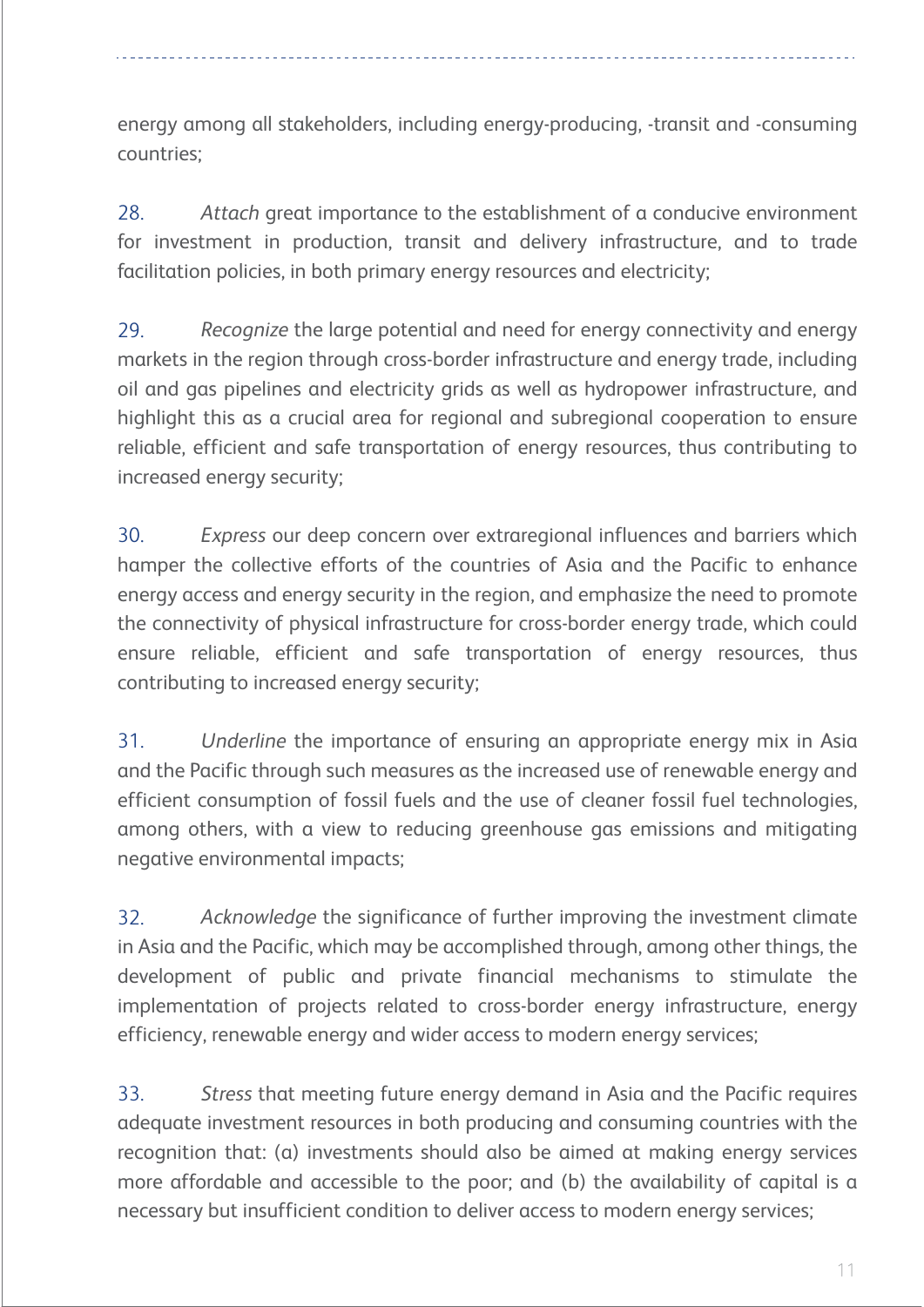*Also* stress that an enabling environment and appropriate investment mechanisms are crucial to delivering adequate financing; 34.

*Highly appreciate* the efforts to enhance regional energy cooperation through such regional and subregional organizations as Asia-Pacific Economic Cooperation (APEC), the Association of Southeast Asian Nations (ASEAN), the Bay of Bengal Initiative for Multi-Sectoral Technical and Economic Cooperation (BIMSTEC), the Council of Regional Organizations of the Pacific (CROP), the Economic Cooperation Organization (ECO), the Shanghai Cooperation Organization (SCO), the Eurasian Economic Commission (EEC), South Asia Subregional Economic Cooperation (SASEC) and the South Asian Association for Regional Cooperation (SAARC), and invite these organizations, in the light of the profound and complex energy security challenges prevailing in Asia and the Pacific, to come together and work collectively to meet these challenges in order to promote sustainable development and economic prosperity for all countries in the region; 35.

*Recognize* the need to enhance energy security, within the context of sustainable development, by widening access to energy services, which could play a critical role in supporting the development process in developing countries of the region, particularly the least developed countries, landlocked developing countries and small island developing States; 36.

*Also recognize* that least developed countries, landlocked developing countries and small island developing States often lack the capacity to develop baselines from which to formulate effective energy policies and to monitor the implementation of those policies; 37.

*Attach* great importance to technological cooperation capable of creating an enormous synergistic effect in the region, and proclaim our commitment to engage in active technological cooperation in the areas of production, transportation, processing and consumption of energy, including the promotion of advanced technologies related to fossil fuel exploration, production, transportation, renewable energy exploitation and enhancement of energy efficiency; 38.

*Welcome* the St. Petersburg Declaration — Energy Security: Challenges and Strategic Choices,<sup>7</sup> adopted at the 2012 APEC Energy Ministerial Meeting, and, in this 39.

<sup>7</sup> www.apec.org/Meeting-Papers/Ministerial-Statements/Energy/2012\_energy.aspx..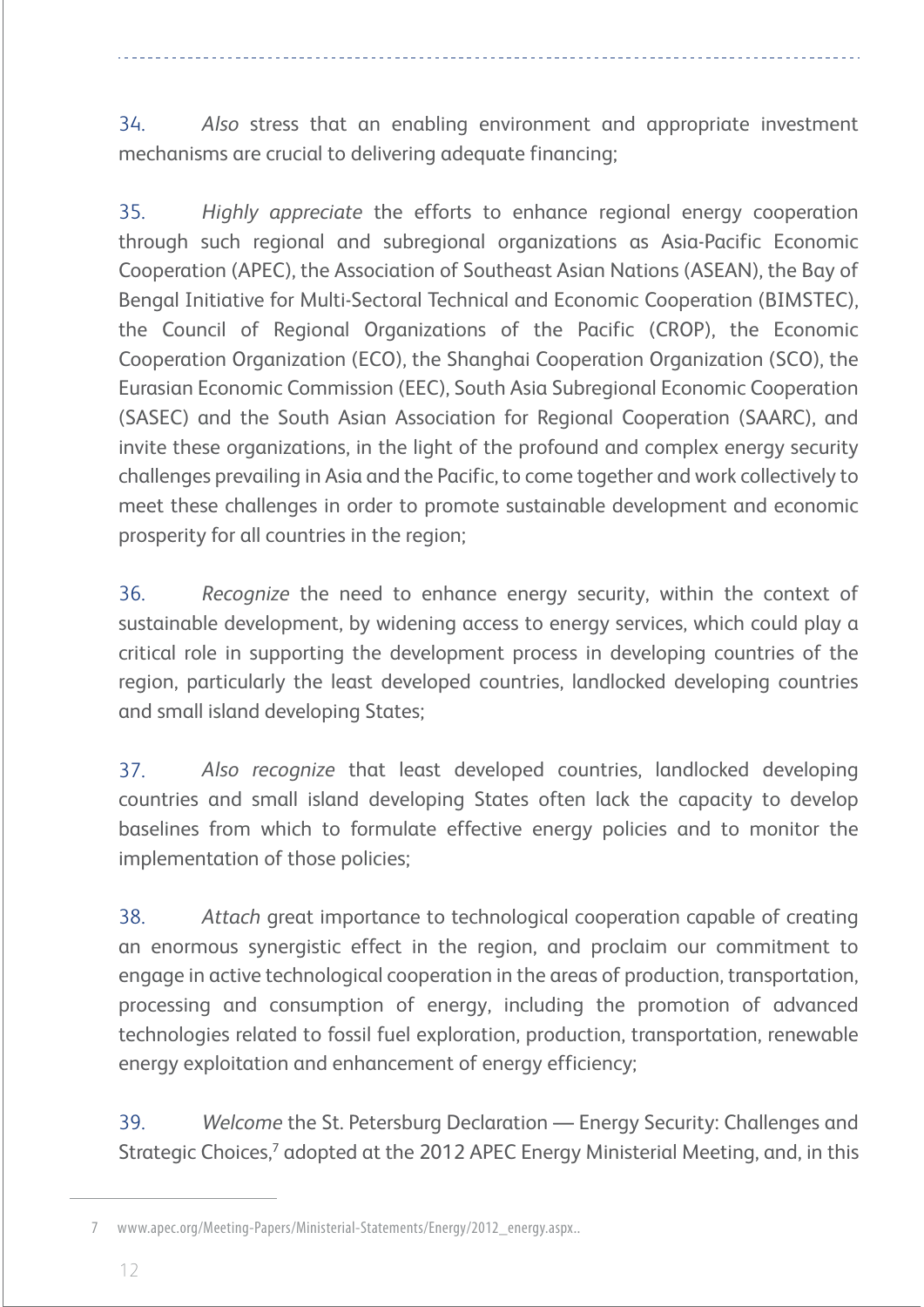regard, note with appreciation the decision by APEC Leaders at the Vladivostok Summit, held in September 2012, to develop an action plan in order to achieve the aspirational goal of reducing aggregate energy intensity by 45 per cent by 2035 while noting that the rates of improvement of individual economies may differ due to varying domestic circumstances;<sup>8</sup>

*Also welcome* the offer of the Government of the Republic of Korea to host the 22nd World Energy Congress, to be organized by the World Energy Council and held in Daegue, Republic of Korea, from 13 to 17 October 2013, which will provide a platform for all stakeholders in the energy sector to meet and exchange views on regional and global energy issues; 40.

*Recognize* the crucial importance of regional and international cooperation in promoting enhanced energy security and the sustainable use of energy in order to create conditions in which the energy sectors of Asia-Pacific economies can make the fullest possible contribution to sustainable development and to the well-being of their people and of the environment; 41.

*Intend* to strengthen regional and international cooperation on enhanced energy security and sustainable use of energy, taking into account the diversity of economic, social and environmental conditions in our countries and, in this regard, adopt the Plan of Action on Regional Cooperation for Enhanced Energy Security and the Sustainable Use of Energy in Asia and the Pacific, 2014-2018, which will be subject to periodic review, as decided by the members of the Commission; 42.

*Commit* to cooperate proactively on energy security challenges in the main areas elaborated in the Plan of Action; 43.

*Request* the Executive Secretary: 44.

 $\alpha$ ) To further raise the profile of energy and mainstream it in the programmatic activities of the secretariat;

(b) To accord priority to mobilizing financial resources from all sources for the implementation of the present Declaration and the Plan of Action;

<sup>8</sup> See the 2012 Vladivostok Declaration – Integrate to Grow, Innovate to Prosper, Annex B – Strengthening APEC Energy Security (available at www.apec.org/Meeting-Papers/Leaders-Declarations/2012/2012\_aelm/2012\_aelm\_annexB.aspx).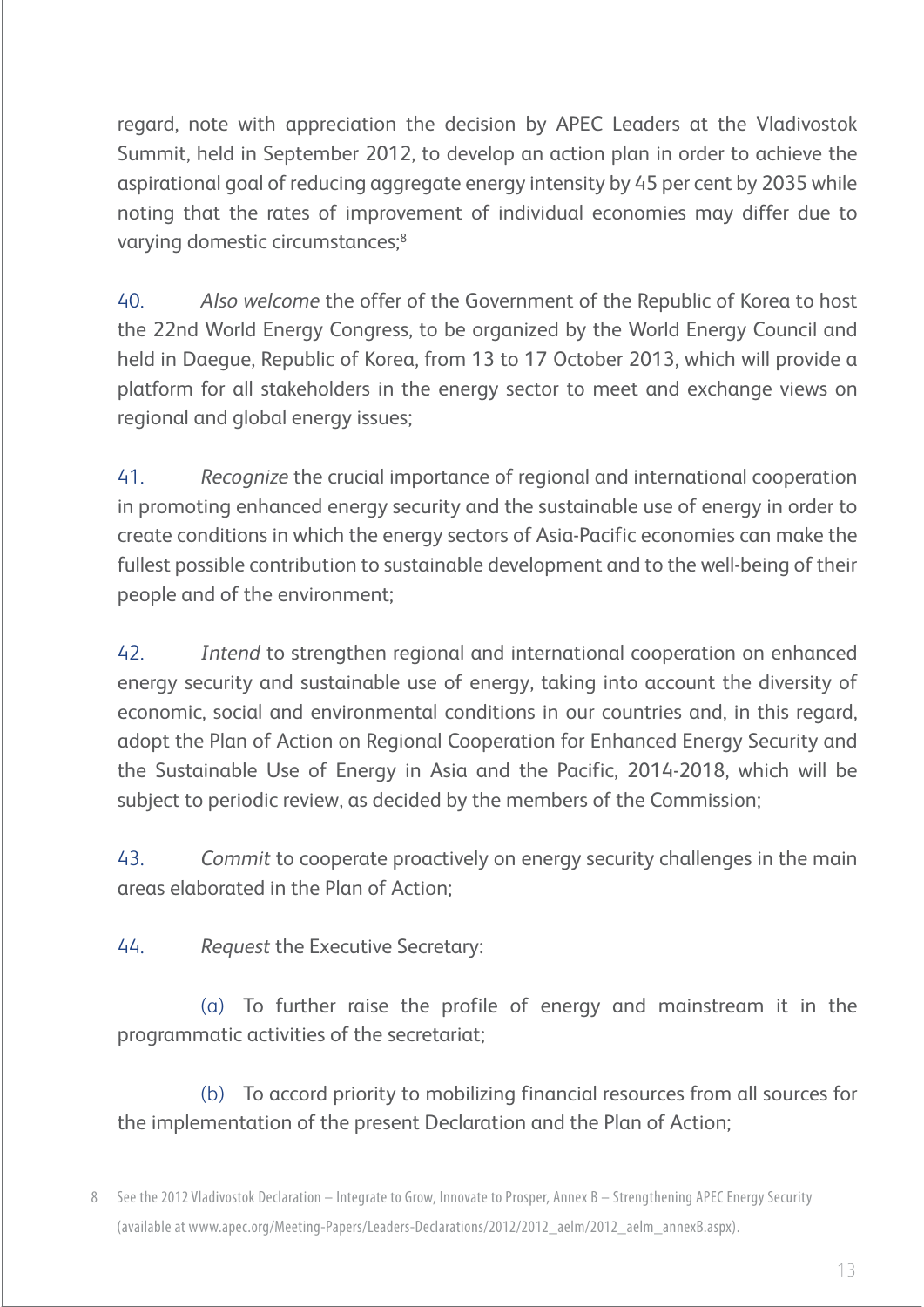(c) To facilitate the dissemination of information, the exchange of best practices and the development and implementation of all energy-related initiatives and projects aimed at enhancing energy access and energy security, diversifying energy sources and promoting the sustainable use of energy in the region;

(d) To work closely with UN-Energy, the other regional commissions and other relevant international and multilateral organizations in implementing the present Declaration and Plan of Action on Regional Cooperation, and to continue to promote cooperation and partnerships in a synergistic manner with the various intergovernmental and non-governmental organizations, as well as private-sector and subregional organizations, funds and programmes that are playing an increasingly important role in enhancing energy security;

To promote networking and information-sharing among national and (e) subregional organizations in order to implement the present Declaration and the Plan of Action;

To advance and periodically review, in close consultation with members and associate members, the progress made in the implementation of the present Declaration and the Plan of Action and to report thereon to the Commission on a regular basis; (f)

(g) To convene the second Asian and Pacific Energy Forum at the ministerial level not later than 2018.

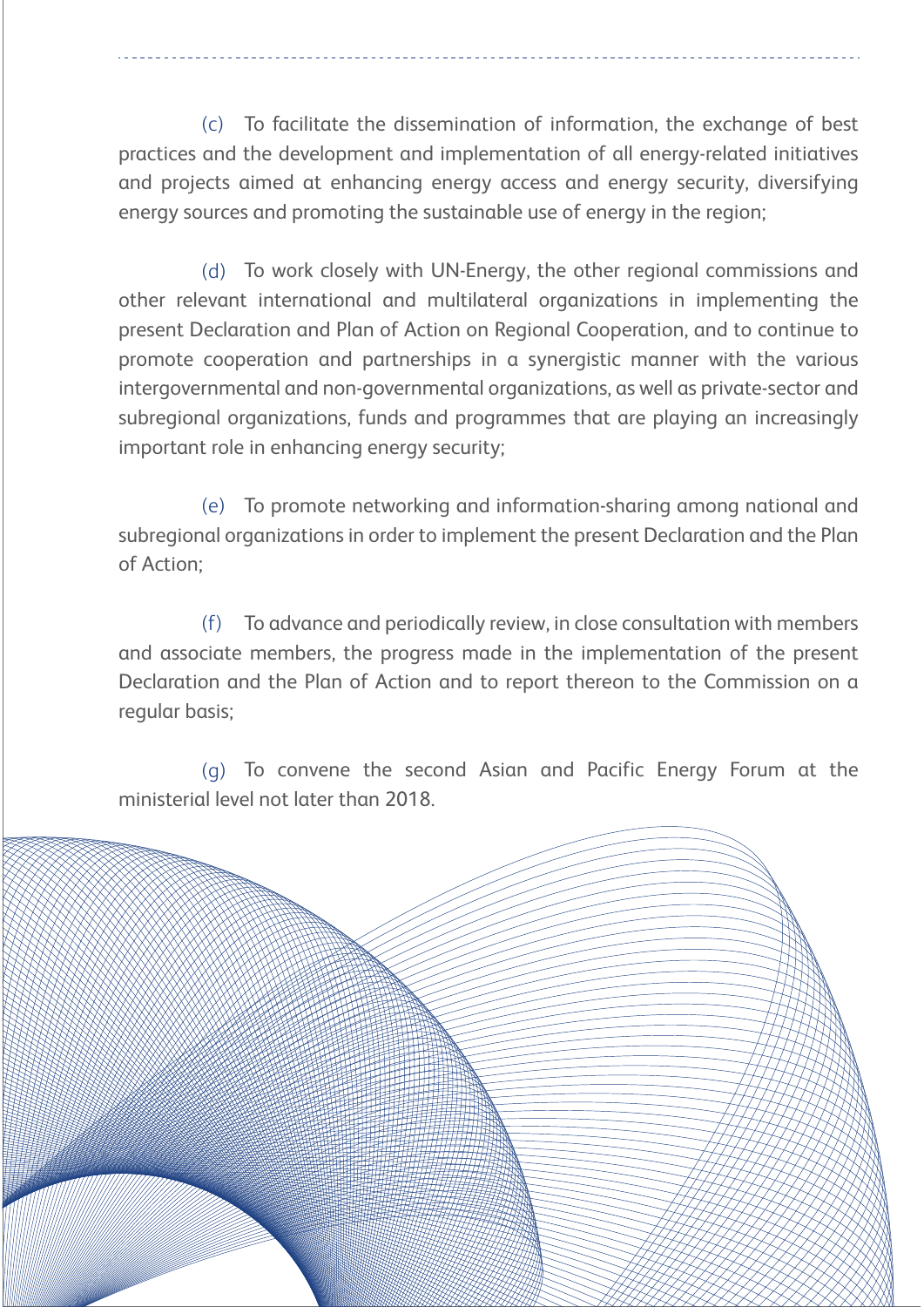**Plan of Action on Regional Cooperation for Enhanced Energy Security and the Sustainable Use of Energy in Asia and the Pacific, 2014-2018**

Adopted on 30 May 2013







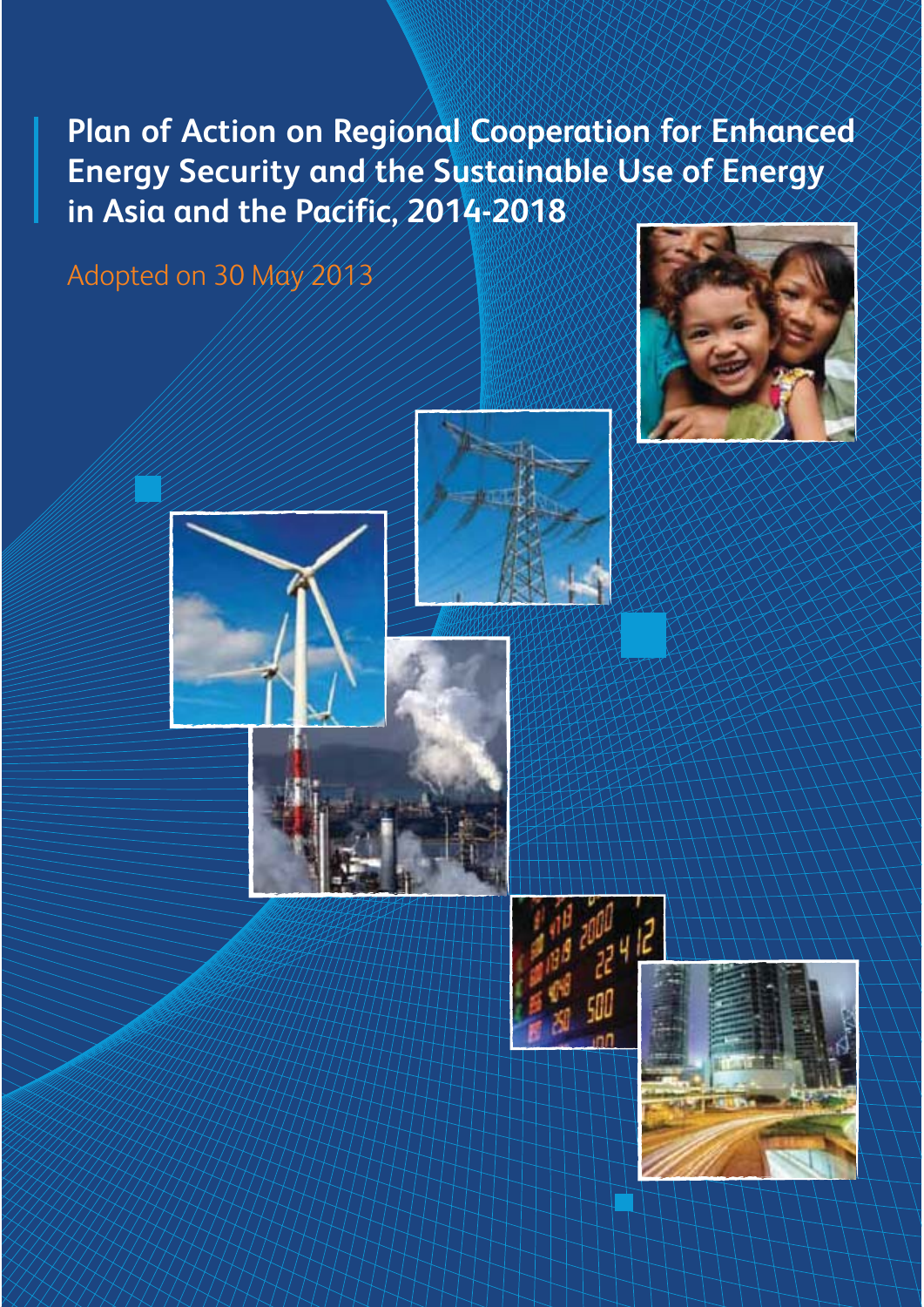# **Plan of Action on Regional Cooperation for Enhanced Energy Security and the Sustainable Use of Energy in Asia and the Pacific, 2014-2018**

Adopted on 30 May 2013

## **Introduction I.**

The Asian and Pacific Energy Forum, held in Vladivostok, Russian Federation, from 27 to 30 May 2013, adopted the Ministerial Declaration on Regional Cooperation for Enhanced Energy Security and the Sustainable Use of Energy in Asia and the Pacific. The present plan of action is guided by General Assembly resolution 67/215 on promotion of new and renewable sources of energy, in which the Assembly declared 2014-2024 as the United Nations Decade of Sustainable Energy for All, and the principles contained in the Ministerial Declaration. The plan of action presents the regional vision for cooperation on enhanced energy security and the sustainable use of energy, and contains initiatives that address the more specific needs of the diverse Asia-Pacific region and its subregions.

### **Objectives of the plan of action A.**

The main objectives of the plan of action are: (a) to support the implementation of the Ministerial Declaration; (b) to enable States members of ESCAP to address energy security challenges at the regional, subregional, national and household levels through regional cooperation; and (c) to facilitate continuous dialogue and cooperation among member States with a view to enhancing energy security and working towards the realization of sustainable development.

The plan of action does not constitute a mandatory action framework; rather, it provides a list of voluntary actions that member States may carry out through regional cooperation to formulate and implement coherent energy policies based on individual national circumstances and development aspirations.

### **Vision B.**

An Asia and the Pacific where:

• Sustainable energy for all is a reality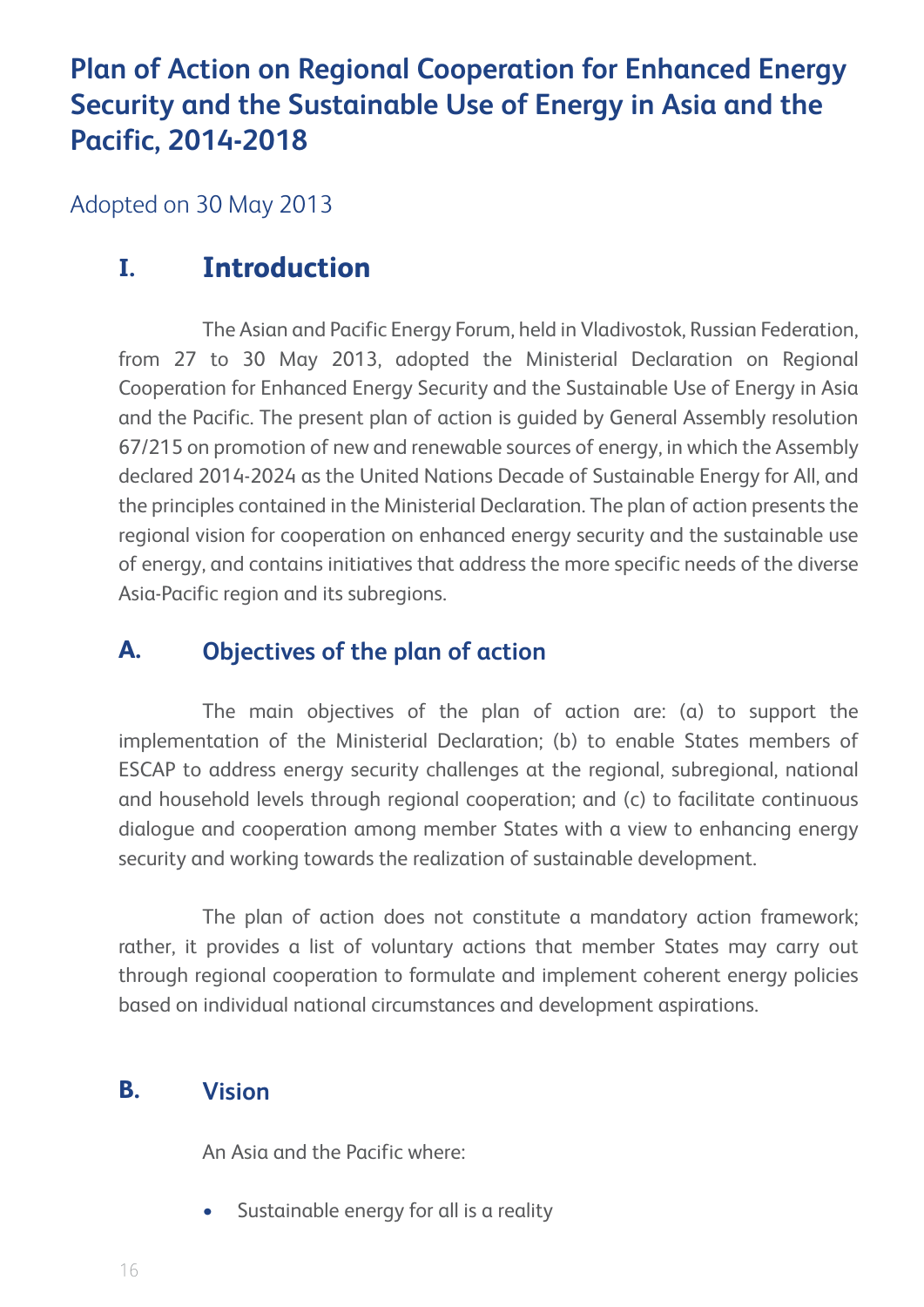- Enhanced energy security is present from regional to household levels
- An energy future of equity, diversification and access to all is secured
- The share of cleaner energies in the overall energy mix is increased

## **Areas for actionII.**

## **Establishment of a platform for facilitating continuous dialogue and cooperation among ESCAP member States on enhanced energy security and the sustainable use of energy A.**

Mainstreaming enhanced energy security strategies and actions into national development plans. 1.

Increasing coherence and availability of energy statistics, and policy-related information on energy security to enable analysis and identify focus areas for continuous dialogue and cooperation and possible joint actions of mutual benefit.  $\mathcal{P}$ 

Promoting existing regional, subregional and national initiatives that align with the objectives of Sustainable Energy for All, as well as initiatives that arise from individual and joint efforts taken by member States on enhanced energy security and the sustainable use of energy. 3.

Facilitating regional dialogue on energy in order to enhance cooperation among energy-producing, -transit and energy-consuming countries. 4.

Encouraging bilateral and multilateral arrangements towards enhanced energy security. 5.

#### **Work towards universal access to modern energy services B.**

Developing regional programmes to accelerate the expansion of access to modern energy services through innovative policies and financing schemes, with the participation of various stakeholders. 1.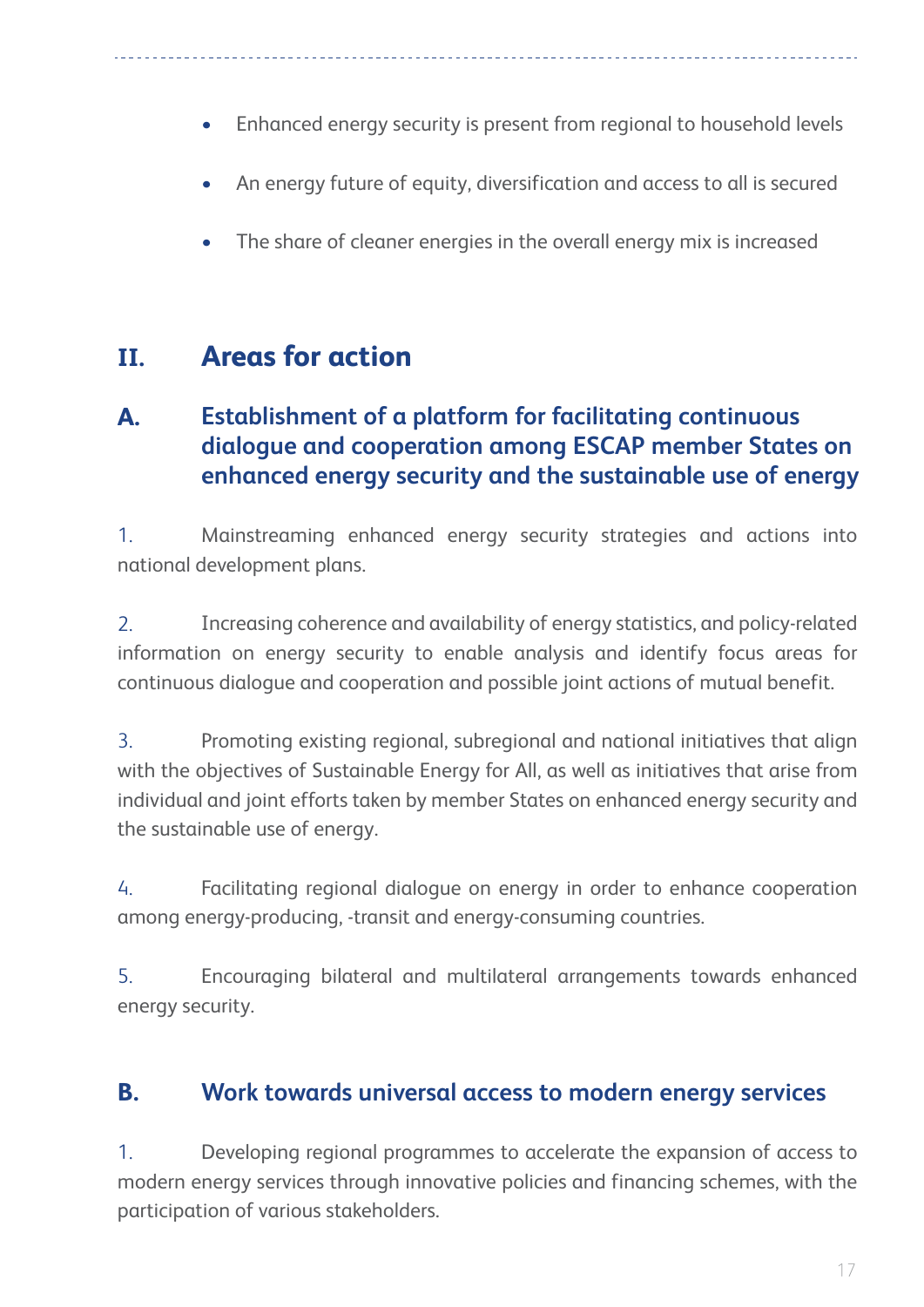Improving access to reliable, affordable, economically viable, socially acceptable and environmentally sound modern energy services, particularly for the populations of energy-poor developing countries, by enhancing bilateral and multilateral cooperation mechanisms. 2.

Establishing and replicating more innovative financing schemes at the micro- and macro-levels for improving access to modern energy services. 3.

Accelerating the provision of electricity for lighting, communication and modern appliances and for productive use. 4.

Promoting micro-, mini- and off-grid energy options, where appropriate, in particular for rural areas. 5.

## **Advance the development and use of new and renewable sources of energy C.**

Mainstreaming strategies and actions on deployment and dissemination of new and renewable energy into national energy development plans. 1.

Sharing experiences and practices in establishing renewable energy targets and action plans established on a voluntary basis.  $\mathcal{L}$ 

Strengthening policy framework to promote renewable energy technologies, including small hydro, solar, wind, geothermal, ocean energies and various forms of bio-energy, which are ideally suited to mini-grid and off-grid applications, especially in remote and dispersed rural areas. 3.

Enhancing the enabling environment for the promotion and development of large-scale renewable technologies, including onshore and off-shore wind, photovoltaic, solar thermal, concentrating solar power, geothermal, hydro and biomass. 4.

Promoting policies and business models to support renewable energy research and innovation, feed-in tariffs, renewable portfolio standards (RPS) and public auctions needed to reduce the cost of renewable energy technologies. 5.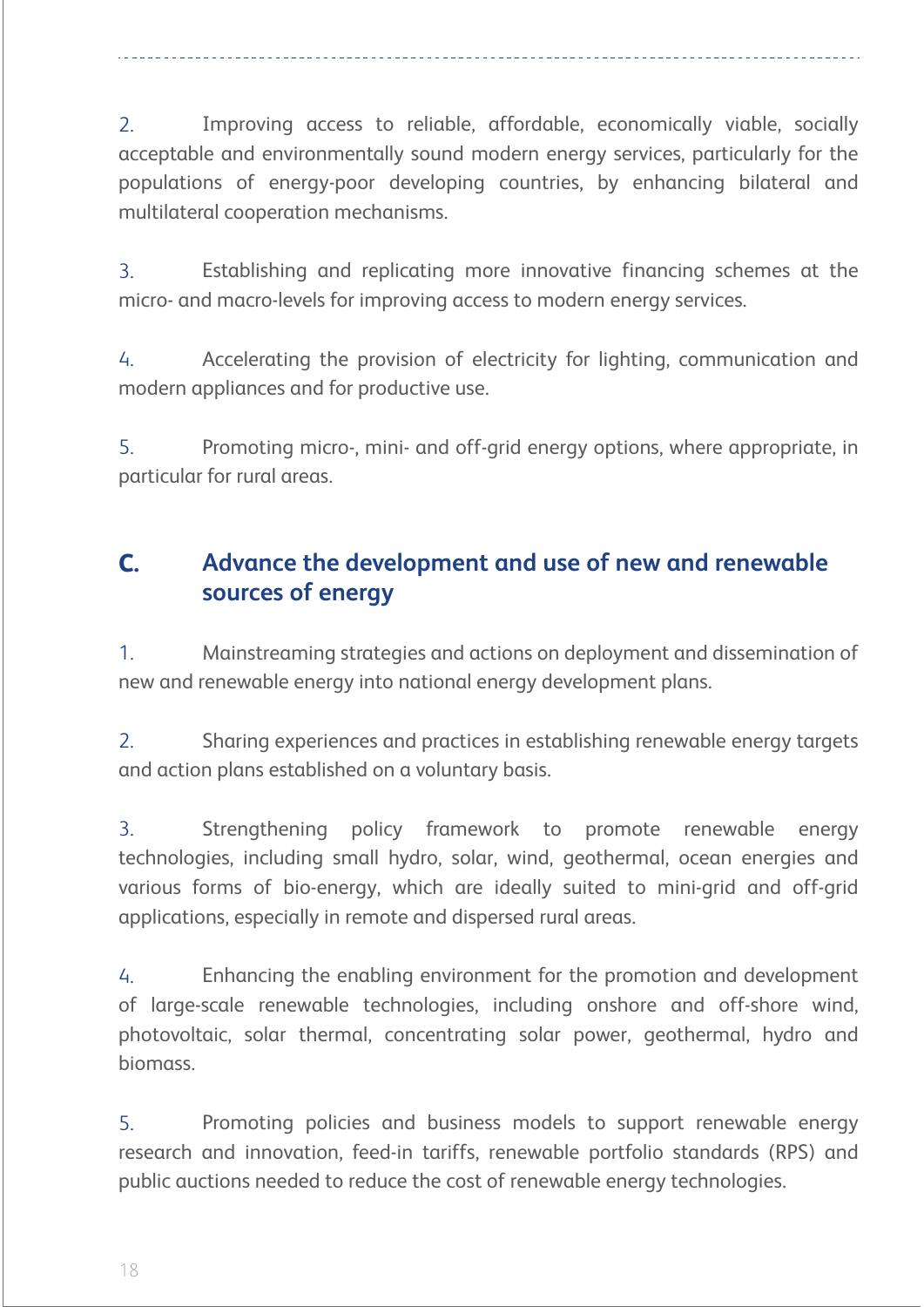Promoting the sustainable use of biomass and other renewable energies through the improvement of current patterns of use, such as management of resources, more efficient use of fuel wood and new or improved products and technologies. 6.

## **Improve energy efficiency and conservation and observe sustainability in the supply, distribution and consumption of energy D.**

Mainstreaming energy efficiency strategies and actions into national energy development plans. 1.

Strengthening energy efficiency targets and action plans. 2.

Promoting cleaner and efficient use of fossil fuels in power generation, distribution and final consumption. 3.

Increasing energy efficiency in mechanical systems, appliances and lighting. 4.

Reducing energy intensity in the economic sectors, such as industry, agriculture, transport and buildings. 5.

Promoting harmonized energy efficiency and conservation policies and regulations, codes and standards. 6.

Launching public awareness campaigns that address the wide range of issues related to sustainable use of energy, energy efficiency and promotion of sustainable patterns of production and consumption and encouraging energy conservation. 7.

Developing innovative mechanisms to provide access to finance, investment and services for energy efficiency, such as energy service companies (ESCOs). 8.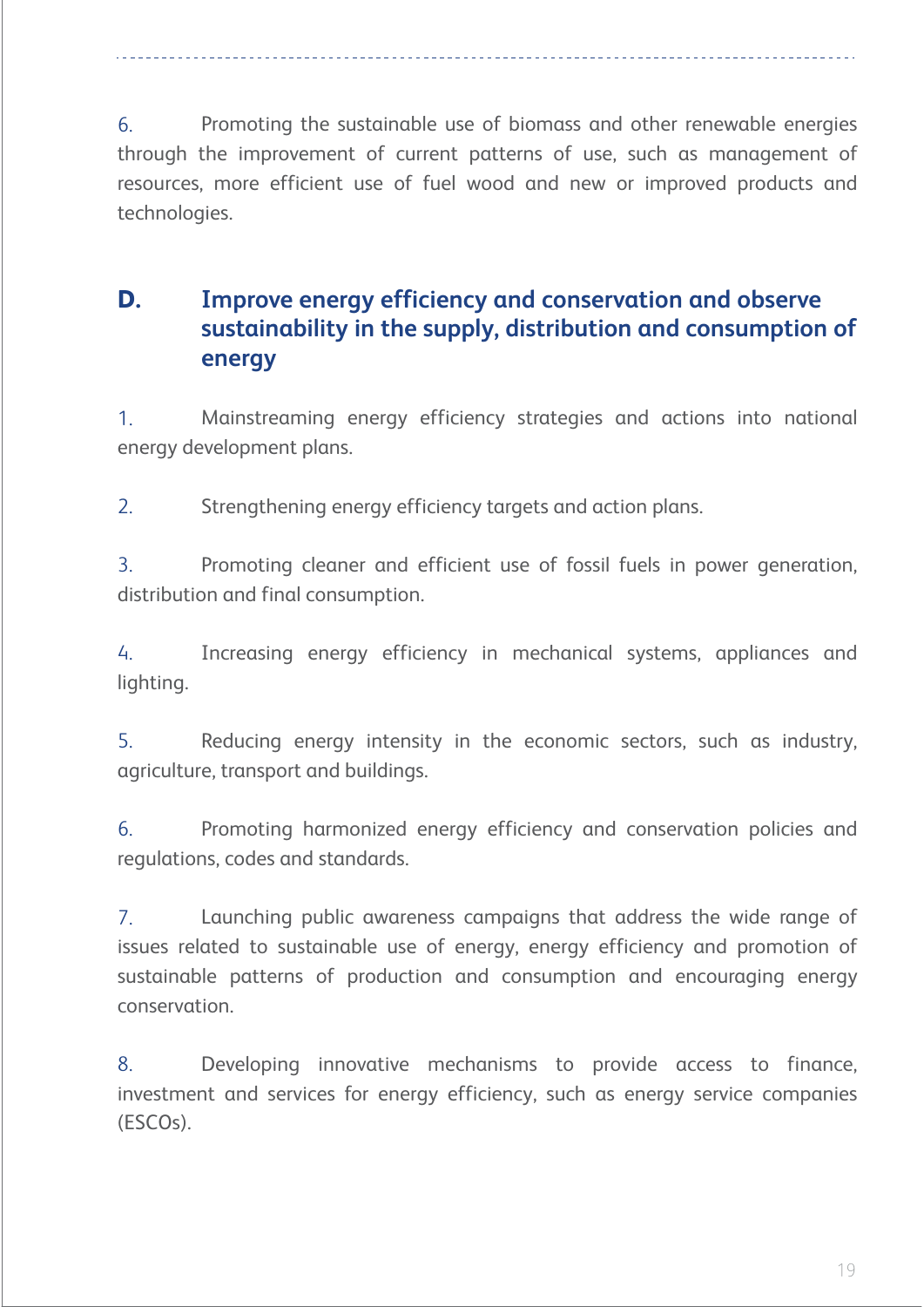## **Diversify the energy mix and enhance energy security E.**

Promoting the diversification of economically viable, socially acceptable and environmentally sound energy resources with due respect to the management of energy demand. 1.

Facilitating the development of indigenous energy resources in order to contribute to poverty reduction and long-term energy sustainability in developing countries. 2.

Increasing the share of cleaner energies. 3.

## **Improve energy trade and investment opportunities to optimize the development and utilization of current and emerging energy resources F.**

Improving the sustainability, efficiency, predictability and transparency of energy markets. 1.

Promoting integrated energy markets in subregions as well as in the region. 2.

Promoting transparent, equitable, stable and effective legal and regulatory frameworks to encourage international upstream and downstream investments. 3.

Increasing efforts towards mobilizing financial resources, including through public-private partnerships, foreign direct investment and multilateral financial institutions, for implementation of joint energy infrastructure projects, and creating more favourable business environments with new or renewed policies, regulations and energy plans to incentivize commercial investments and develop markets (for example, tariff reforms and regulatory frameworks to promote transparency and efficiency). 4.

Encouraging investment in developing and implementing projects for transportation of energy resources in the subregions, including for power grids and oil and gas pipelines. 5.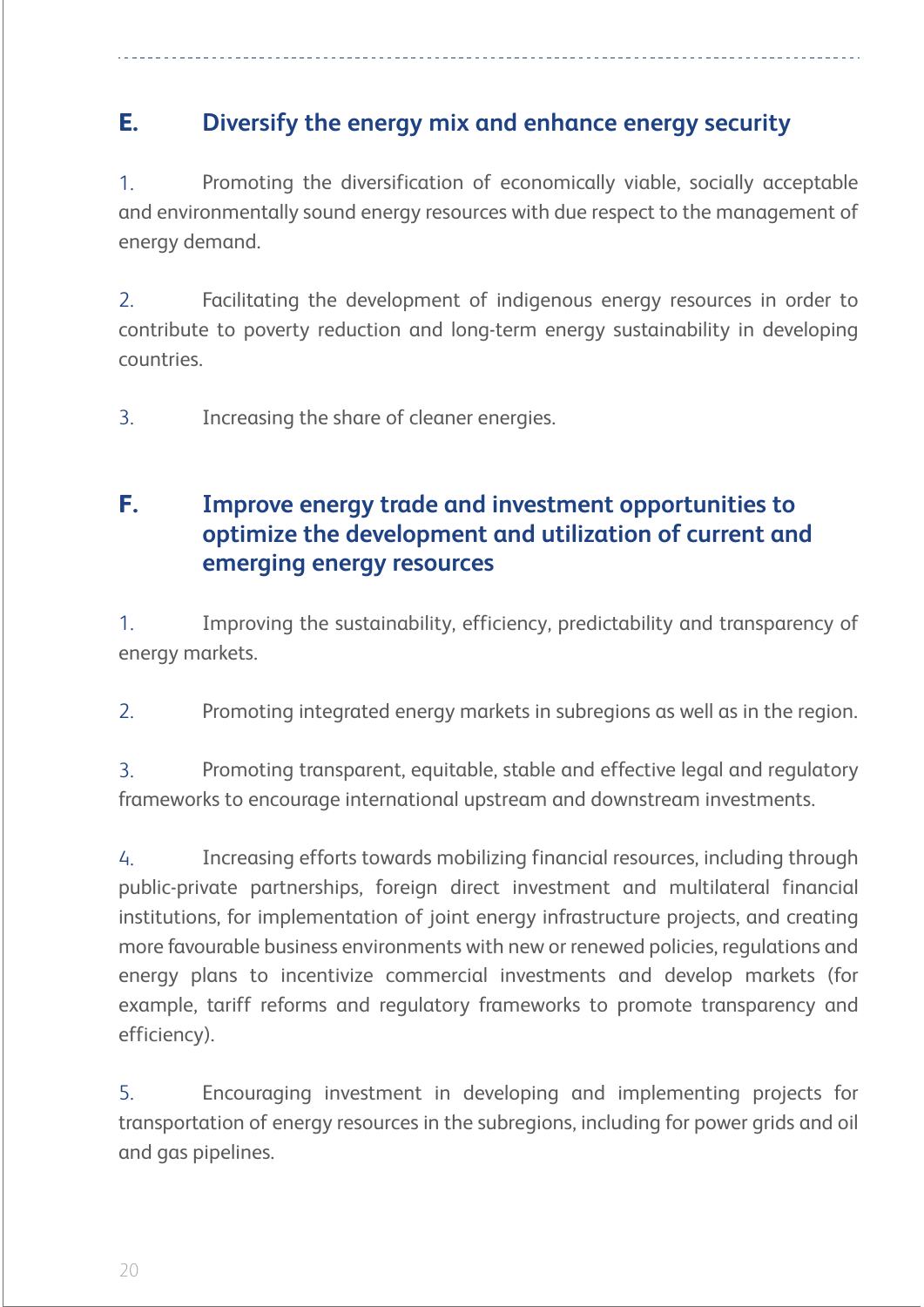Increasing efforts towards enhanced market mechanisms for trade in oil and oil products. 6.

Enhancing energy emergency preparedness, including coordinated management of strategic energy stockpiles and actions in case of emergency situations that involve energy infrastructure. 7.

## **Improve fiscal policy and financing mechanisms to incentivize and strengthen markets for sustainable energy G.**

Creating stable policy environments, sound institutional frameworks and governance, and policies that support private investment in sustainable energy resources and technologies. 1.

Promoting instruments to reduce risk and increase private investment in sustainable energy through the targeted use of public and philanthropic capital. 2.

## **Improve energy statistics and facilitate data and information sharing H.**

Improving the availability, reliability and comparability of statistical data, including baseline, and policy information on production and consumption of energy resources in order to facilitate evidence-based decision-making and policy development that is more compatible with sustainable development. 1.

Supporting adequate resources allocation in order to maintain, develop and harmonize statistics services at the subregional and regional levels, considering it as productive investment rather than additional expenses. 2.

Assessing and quantifying the socioeconomic benefits of energy efficiency and renewable energy potential, including evaluation and reporting, at the regional and national levels. 3.

Establishing the regular exchange of information and data on the formulation and implementation of legal and regulatory frameworks in the energy sector. 4.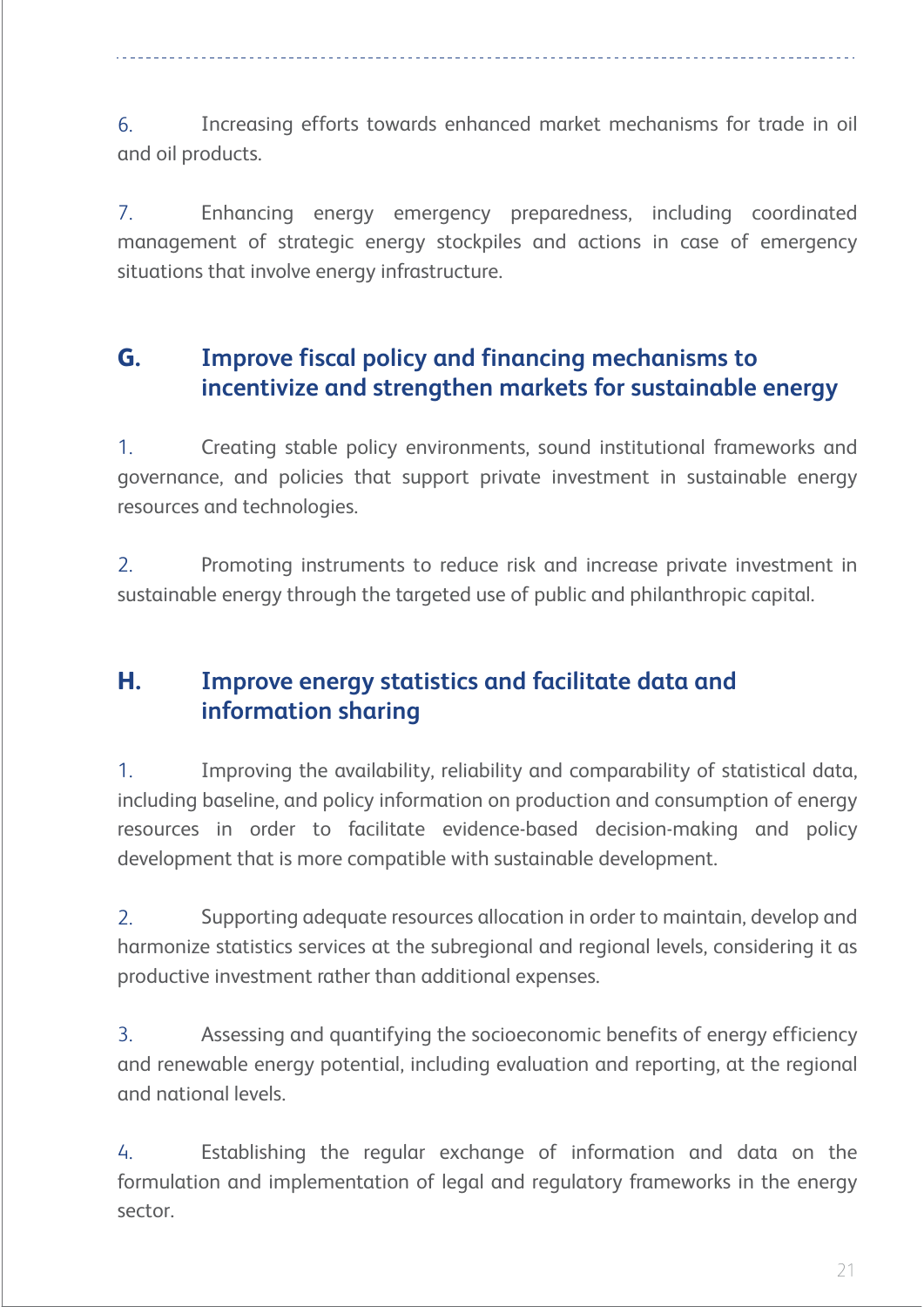Strengthening collaboration for, among other things, information exchange and co-financing experiments, research and development and demonstration programmes. 5.

Developing and maintaining open and free information sources on energy data, policies and best practices, when appropriate. 6.

### **Minimize the environmental impact of the energy sector I.**

Promoting the development and use of environmentally friendly energy resources as well as the deployment and transfer of clean energy technologies. 1.

Promoting research and development in the area of "end-of-pipe" pollution abatement technologies, such as carbon capture and storage. 2.

Accelerating efforts for the utilization of innovative technologies that advance more efficient use of fossil fuel and considering the perspectives and interests of all stakeholders, including the private sector, civil society organizations and vulnerable populations, in the development and implementation of energy sector policies. 3.

Supporting the transition to the cleaner use of liquid and gaseous fossil fuels, when considered more environmentally sound, socially acceptable and cost-effective. 4.

#### **Promote more efficient and cleaner use of oil J.**

Promoting the efficient and clean use of petroleum through advanced and appropriate technologies. 1.

Expanding regional and international cooperation to reduce and cut gas flaring in oil facilities, such as refineries and petrochemical industries, in order to reduce pollution, combat climate change and increase efficiency. 2.

Promoting clean oil technology transfer to foster technology diffusion. 3.

22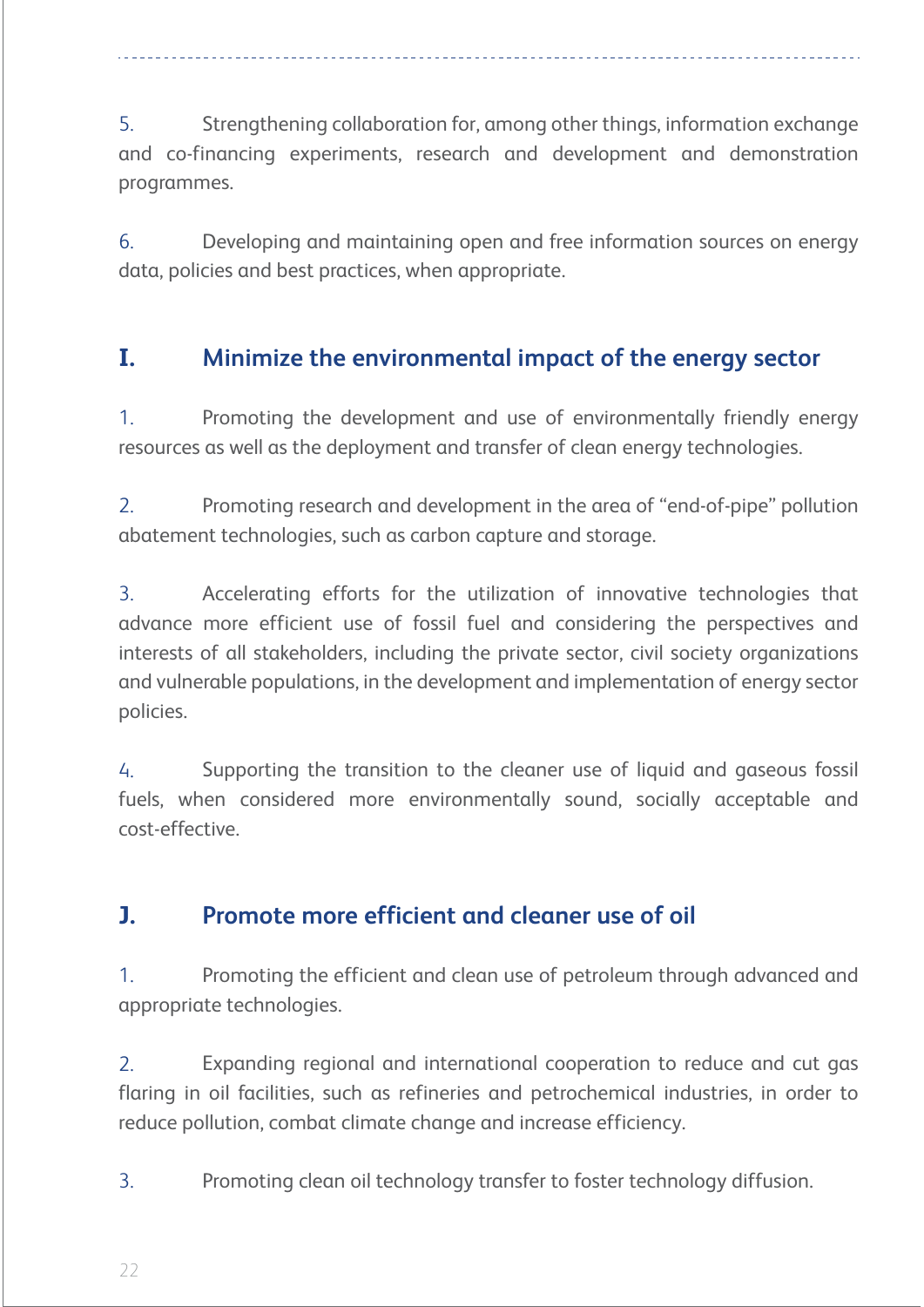Stimulating the use of advanced technologies for increasing oil recovery, which would enable member States to maximize the resource potential. 4.

Widening cooperation at the regional level on creating economic conditions for commercial production of "difficult" oil by utilizing advanced technologies, modernizing oil refining capacities and ensuring investment in oil and gas infrastructure. 5.

#### **Promote the efficient and clean use of coal K.**

Promoting the efficient and clean use of coal through advanced technologies for coal combustion, such as supercritical coal plants, more efficient industrial boilers, fluidized bed combustion, coal liquefaction technology and coal gasification. 1.

Promoting clean coal technology transfer to foster technology diffusion. 2.

## **Promote expanded production, trade and use of natural gas as a low-emission fuel L.**

Increasing the share of natural gas, which is one of the least carbon-emitting fossil fuels in the energy mix, including for gas-to-power projects, in order to facilitate the transition to a lower carbon economy. 1.

Developing a regional market for compressed and liquefied natural gas, where appropriate. 2.

Promoting steady investment in natural gas infrastructure, including compression and liquefaction facilities. 3.

Exploring the possibilities for exploiting unconventional natural gas resources, such as shale gas, while evaluating their trade potential and their environmental impacts. 4.

Developing technologies and market conditions for the increased and more efficient use of gas for transportation. 5.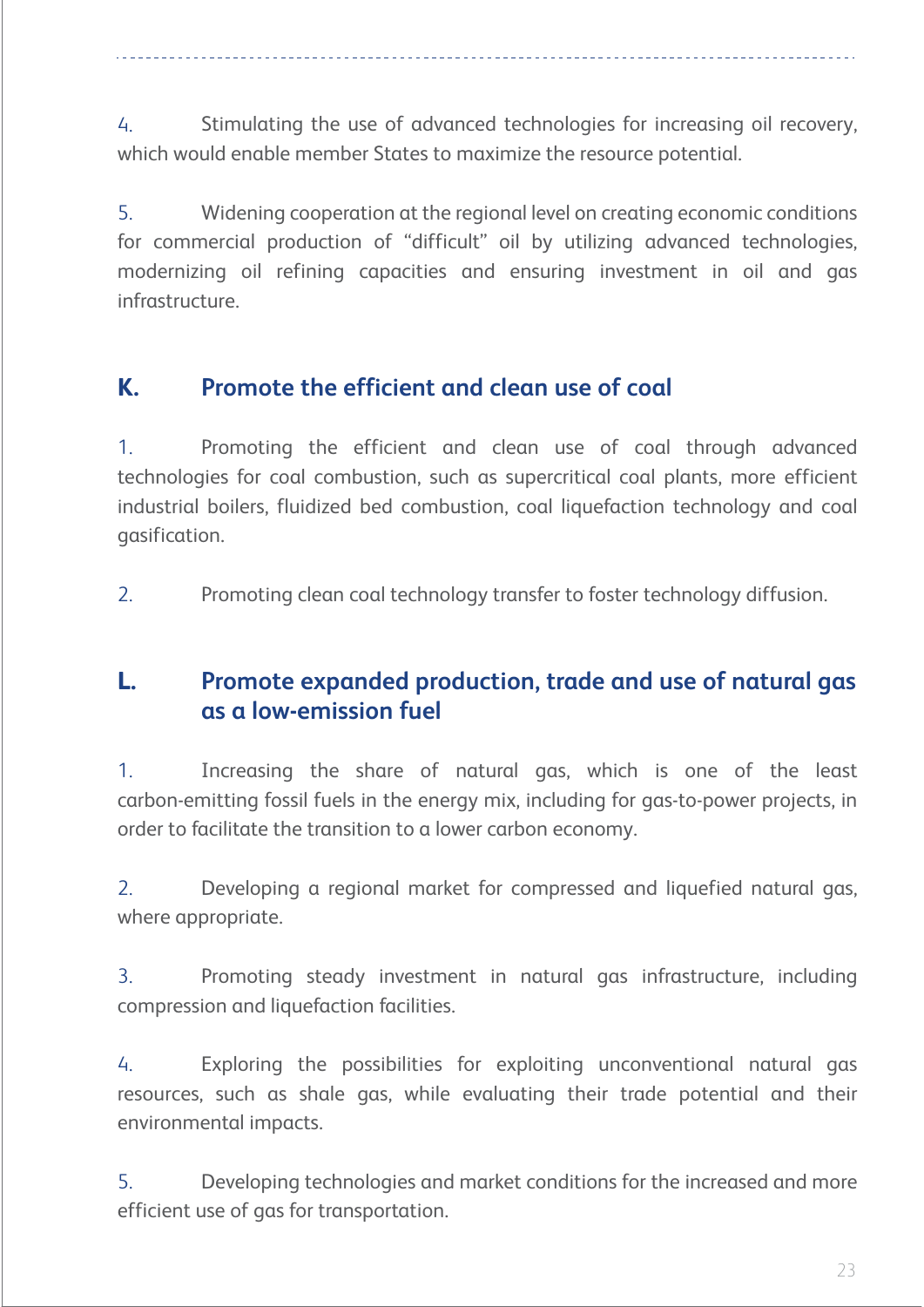### **Promote the development of advanced energy technologies M.**

Developing regional and national technology road maps that facilitate regional cooperation and address opportunities and barriers related to emerging energy technologies, including renewable energy and energy efficiency applications in end-use sectors. 1.

Transferring advanced and cleaner energy technologies on preferential and concessional terms, as mutually agreed, particularly to developing countries. 2.

Encouraging research and development through international cooperation, including South-South cooperation, focusing on appropriate energy technologies and promoting joint demonstration projects in key areas. 3.

Promoting public and private investment in research and development regarding environmentally sound and energy-efficient technologies. 4.

Promoting cooperation on innovative development of the energy sectors in the region. 5.

## **Develop common infrastructure and harmonized energy policies with a view to increasing regional economic integration N.**

Implementing transparent transmission and distribution costing mechanisms that drive energy efficiency and offer equal opportunities to connect energy sources to the grid. 1.

Promoting initiatives for regional energy connectivity, including those focused on cross-border energy infrastructure development, such as oil and gas pipelines and electricity grids, including hydropower infrastructure, through the identification of possible options for an integrated regional power network, which could contribute to the development of an "Asian energy highway". 2.

Extending cross-border power grids and increasing the efficiency of energy generation, transmission and distribution. Coordinating grid-connected infrastructure strategies. 3.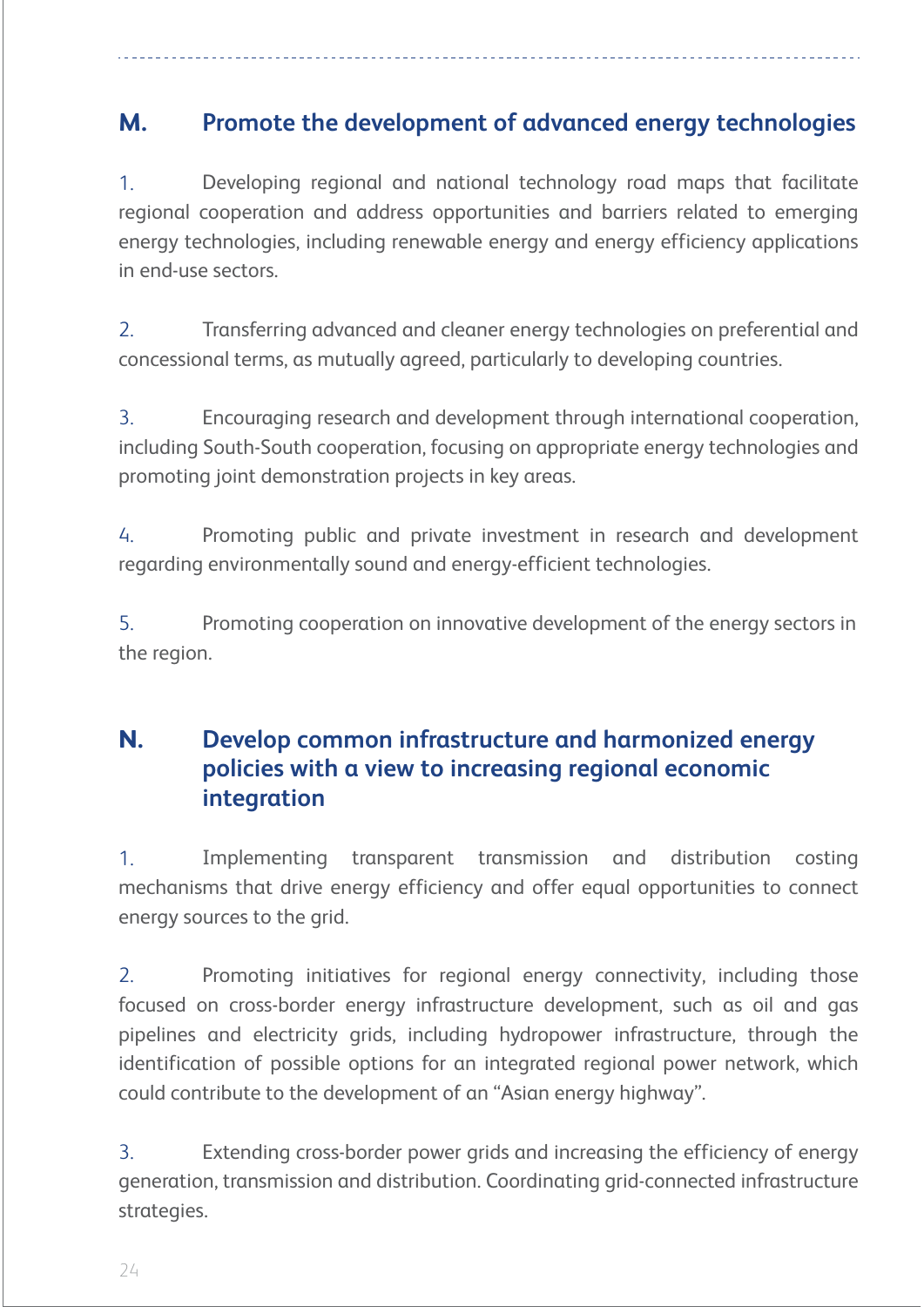Facilitating international energy trade and developing regional and subregional power markets. 4.

Developing common and transparent standards for independent power producers and power purchase agreements, while respecting national rules and procedures. 5.

## **Promote capacity-building, education and knowledgesharing in the field of energy O.**

Organizing meetings and regional networking events and ensuring the participation of key stakeholders and representatives of relevant agencies of ESCAP member States in order to coordinate joint efforts and exchange information on current and planned energy policies and to promote institutional linkages. 1.

Issuing periodic joint reports on the progress made by ESCAP member States as well as best practices in overcoming energy poverty, enhancing energy security and advancing the sustainable use of energy. 2.

Exchanging best practices in the areas of sustainable energy management, energy efficiency and conservation by fostering networks of experts from the public and private sectors. 3.

Conducting research and analysis to support the development of objectives and actions, including those mentioned in the present Plan of Action. 4.

Promoting education and training activities in order to improve the capacity of developing countries to address energy security challenges and improve resilience. 5.

## **Areas of action for subregions III.**

#### **East and North-East Asia A.**

Strengthening cooperation through networking, including by organizing events, meetings and other appropriate joint activities with the participation of energy experts to facilitate the exchange of information and views on national, 1.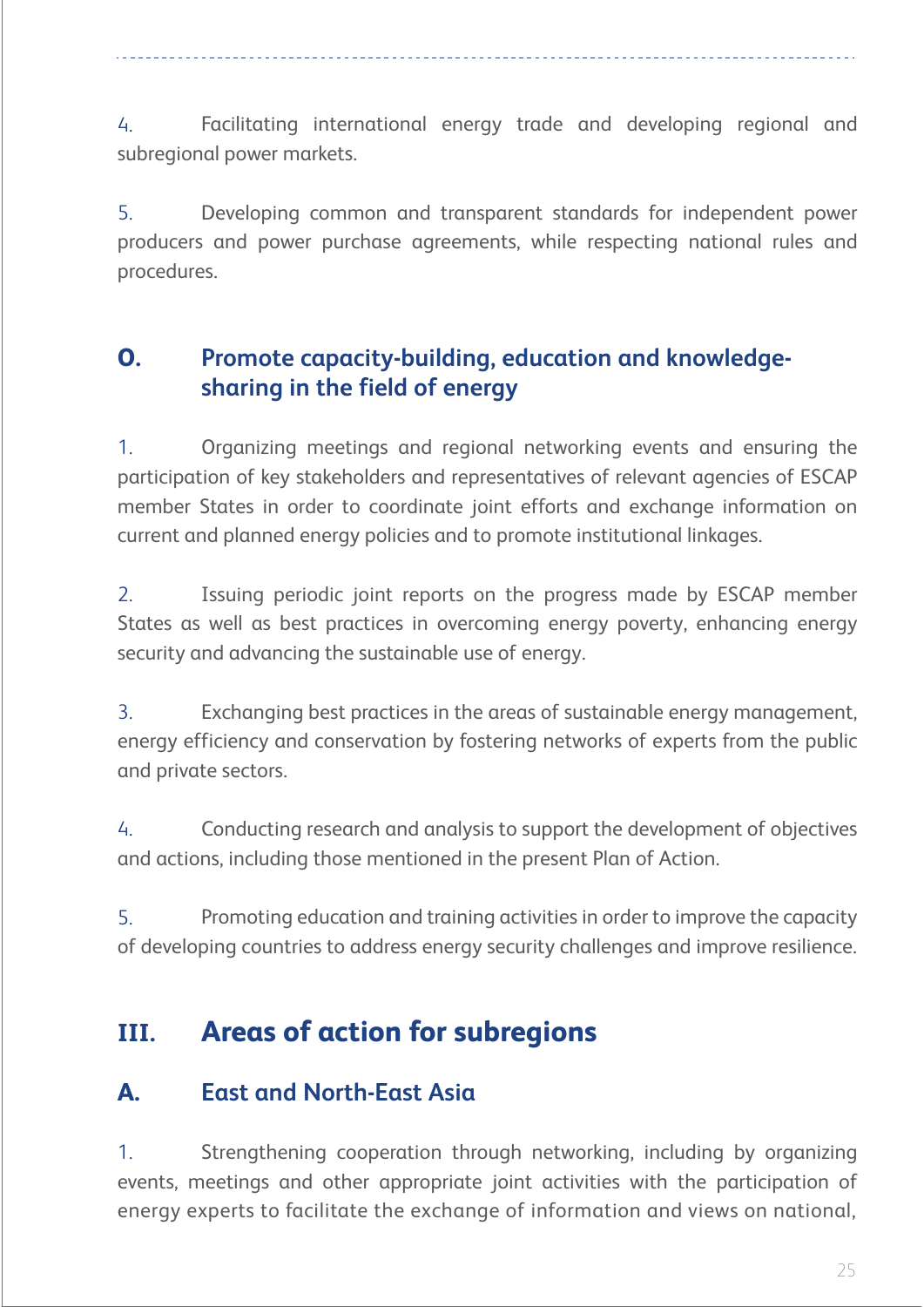subregional, regional and global issues related to energy security and to provide for intellectual support in this regard.

Committing to cooperate in order to fully exploit the potential of intra-subregional energy trade given the fact that the subregion comprises both large energy producers and consumers. 2.

Working on establishing continuous dialogue on developing relevant bilateral and multilateral mechanisms to enhance energy trade and investment in the subregion. 3.

Promoting initiatives for and encouraging investment in subregional energy connectivity, including those focused on cross-border infrastructure development, and considering possible ways to develop a subregional power network and supply system to strengthen subregional cooperation and interdependence. 4.

## **North and Central Asia B.**

Working together to create joint information resources and knowledge sharing systems on legal and regulatory frameworks, public participation, financial mechanisms, public-private partnerships and successful projects aimed at promoting energy efficiency and renewable energy development in the subregion. 1.

Strengthening existing cooperation mechanisms on energy among member States in North and Central Asia in order to better coordinate national energy policies and realize the full potential of subregional cooperation in the area of energy security and sustainable use of energy for the benefit of all participating member States, and, in this context, inviting the Economic and Social Commission for Asia and the Pacific, the United Nations Economic Commission for Europe and other relevant United Nations bodies, other international organizations and financial institutions to increase their capacity-building efforts with regard to regional, subregional and cross-regional initiatives, such as the Green Bridge Partnership Programme and the International Forum: Energy for Sustainable Development. 2.

Encouraging the development and implementation of joint hydropower projects for electricity generation to facilitate grid connectivity and trade in energy. 3.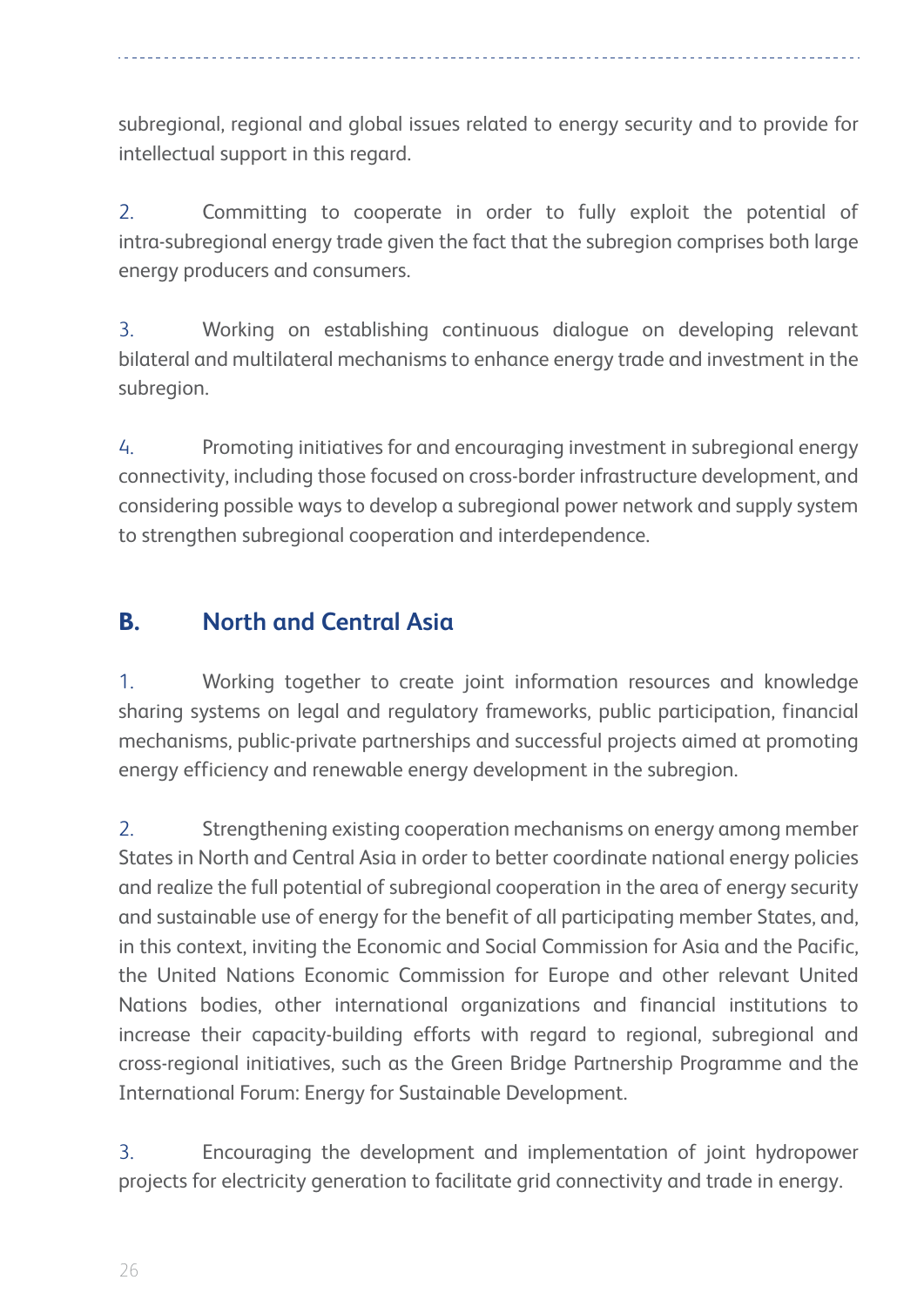Strengthening subregional and inter-subregional cooperation towards developing harmonized cross-border energy infrastructure, for example, within the Electric Power Council of the Commonwealth of Independent States and the CASA1000 project, and supporting the continuation of bilateral and regional consultations on this matter. 4.

## **The Pacific C.**

Establishing a framework for acquiring energy data and information, such as national energy plans, road maps, key baseline data, statistics and project documents, at the Pacific subregional and national levels in order to bridge the knowledge gap and apply lessons learned with a view to improving coordination and implementation among all partners and better measuring achievement through appropriate monitoring and evaluation. 1.

Undertaking capacity-building and training to improve the accessibility, affordability and sustainability of energy used for transport and electricity, drawing on lessons learned regarding improved pricing, energy efficiency and renewable resources. 2.

Promoting the integration of national energy markets to help connect communities, to build economies of scale, to leverage finance and to strengthen the sharing of technology and capacity in Pacific island countries and territories. 3.

## **South and South-West Asia D.**

Accelerating the development of subregional connectivity infrastructure, such as gas pipelines and power interconnections, and facilitating the establishment of an integrated subregional market to expand energy trade with a view to enhancing energy security at the subregional, national and household levels. 1.

Promoting renewable energy for decentralized applications and grid-connected electricity generation. 2.

Improving energy policies to enhance energy efficiency and conservation. 3.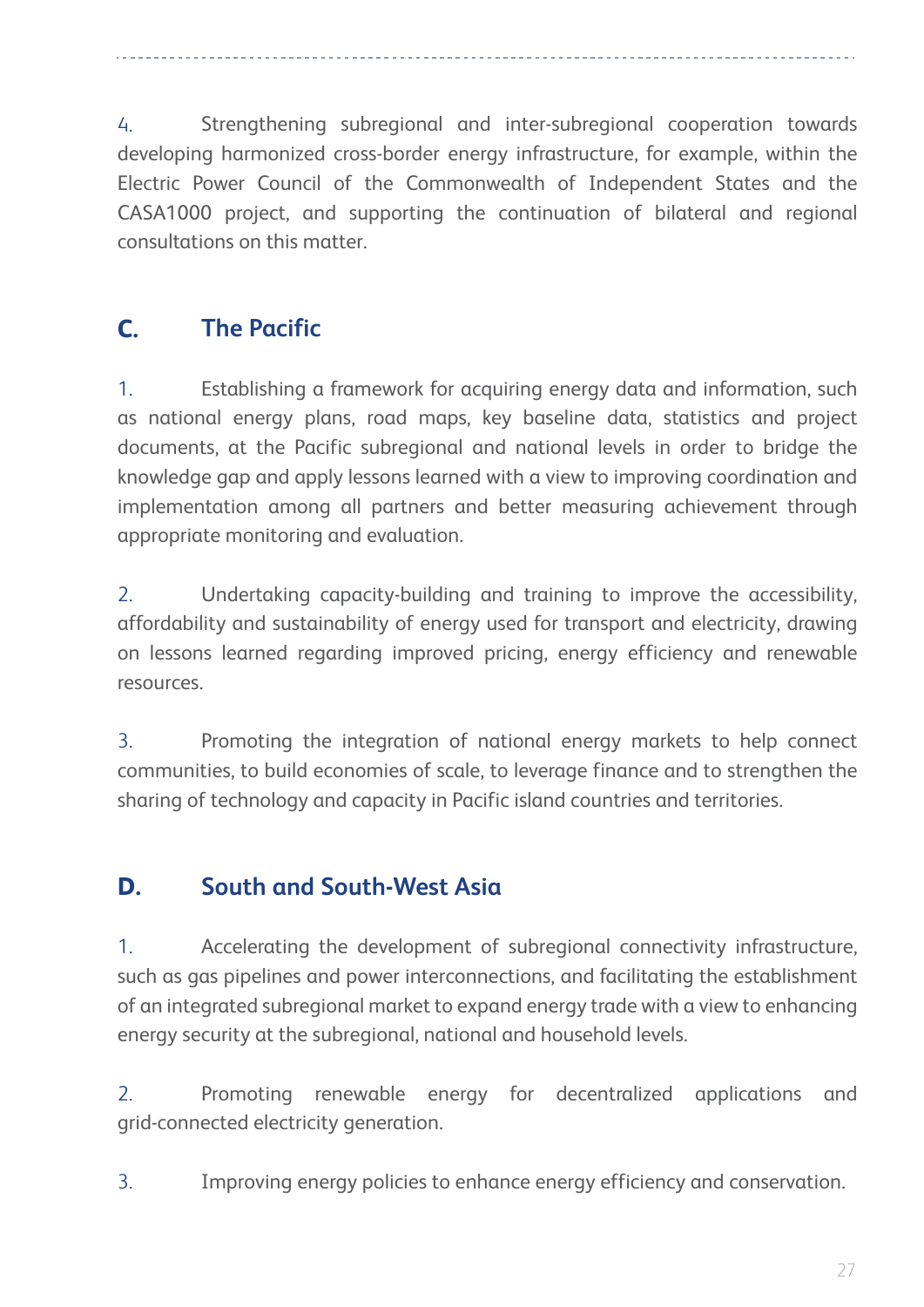Encouraging the development and implementation of power projects, including gas-to-power and hydropower projects, to facilitate power interconnections and energy-related trade in the subregion. 4.

Strengthening subregional multi-stakeholder institutional frameworks to accelerate the expansion of access to modern energy services, with due attention to affordability for the poor through a combination of innovative policies, business models and financing schemes as well as effective knowledge management. 5.

Strengthening subregional financing mechanisms to support the implementation of the present Plan of Action. 6.

Expanding cooperation among the countries of the subregion to facilitate the transfer of energy-related technologies and expertise, especially environmentally sound and energy-efficient technologies, sharing of information and experiences, enhancement of capacity building, joint ventures for research and development and diffusion of such technologies. 7.

Expanding cooperation and synergy among the relevant subregional organizations and mechanisms including the Bay of Bengal Initiative for Multi-Sectoral Technical and Economic Cooperation (BIMSTEC), the Economic Cooperation Organization (ECO) and the South Asian Association for Regional Cooperation (SAARC), to implement their energy-related decisions in order to enhance subregional energy security. 8.

### **South-East Asia E.**

Promoting energy trade and connectivity: 1.

(a) Accelerating subregional connectivity, such as pipelines, cross-border power grids and access to land- or sea-based tankers, in order to promote energy exchange and the economical utilization of energy resources;

(b) Promoting harmonization of rules and regulations and technical standardization within the energy sector;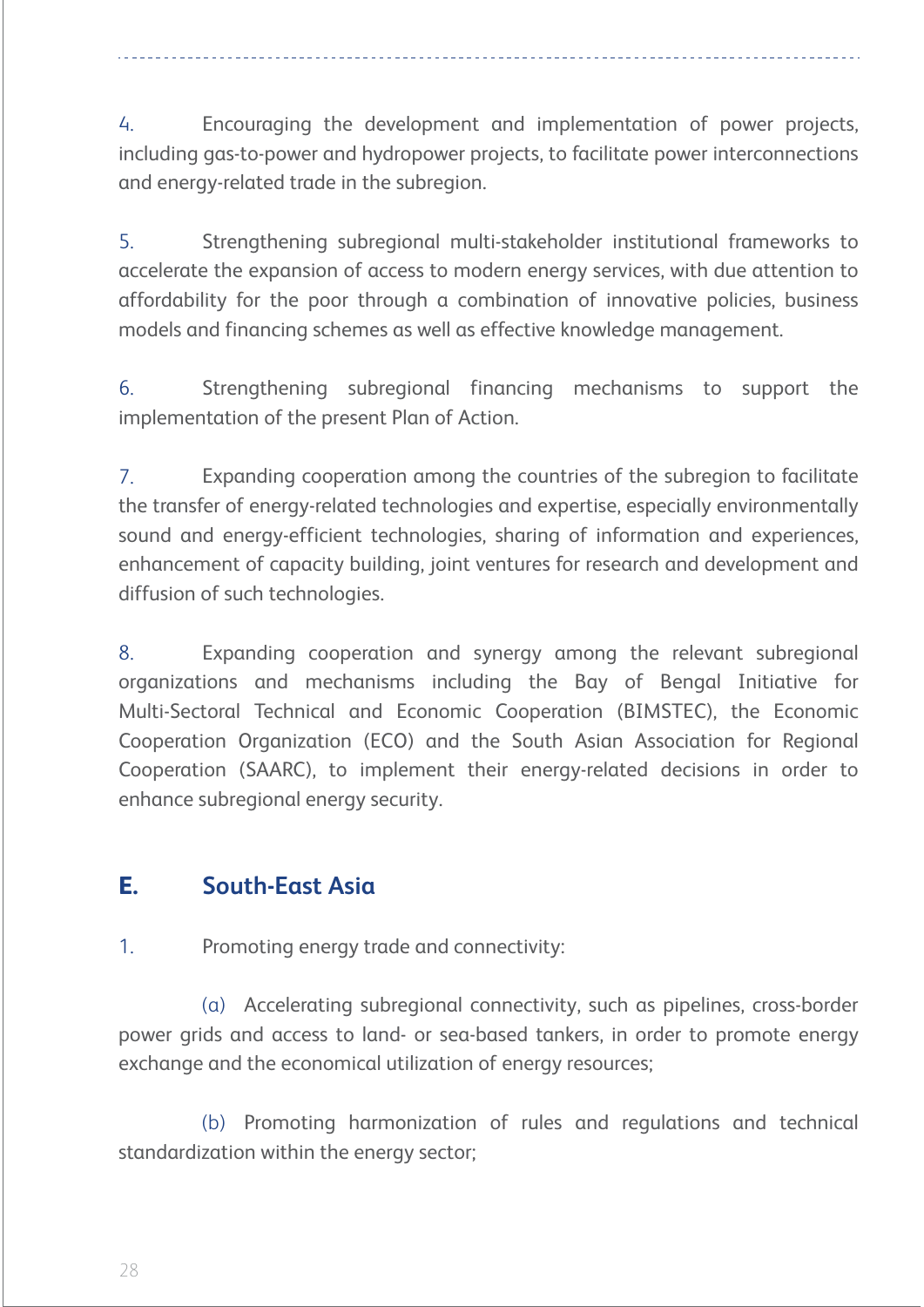Improving energy efficiency and conservation: 2.

(a) Exploring various economic instruments that encourage the development of a market for energy efficiency and conservation technology;

(b) Identifying major areas of wasteful energy consumption and offering best-practice guidelines for improving efficiency through education, awareness and application;

(c) Promoting energy-efficient technologies and appliances through the implementation and harmonization of energy efficiency standards and labelling programmes;

(d) Promoting energy management best practices;

(e) Promoting efficient power generation, transmission and distribution;

Promoting clean, new and renewable energy, as well as environmentally friendly technology: 3.

 $\alpha$ ) Increasing the share of clean energy within the energy mix of South-East Asia in order to benefit from the subregion's vast renewable energy potential;

Utilizing regional experience to initiate partnership programmes for (b) new and renewable energy research, development and implementation;

Promoting sustainable energy policies: 4.

 $(a)$  Strengthening energy policies to improve efficiency and conservation in the use of energy resources with a view to enhancing energy sustainability;

(b) Rationalizing energy pricing mechanisms so that energy pricing becomes cost-reflective;

Capacity-building and networking: 5.

(a) Implementing capacity-building programmes across the subregion;

29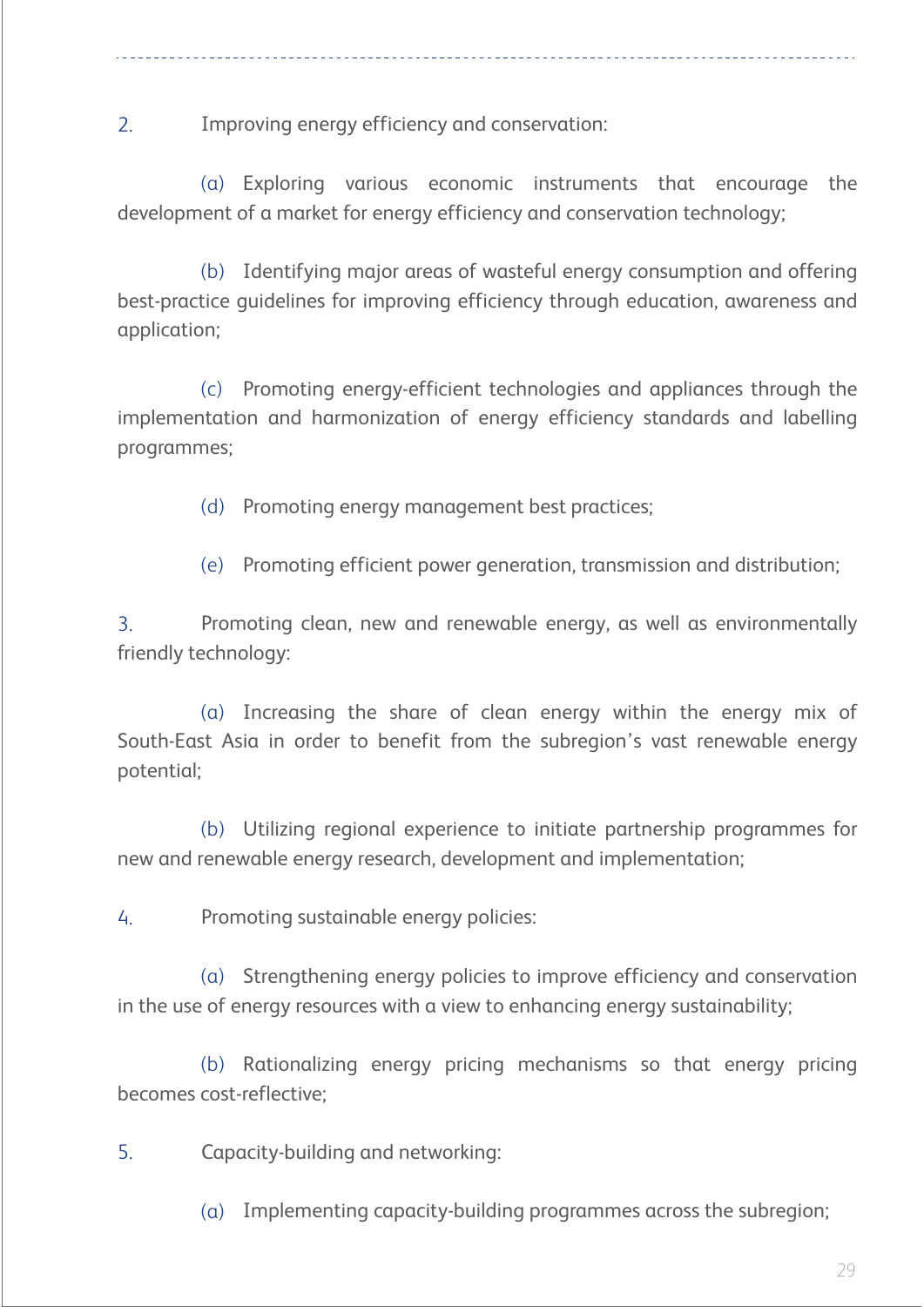(b) Strengthening cooperation through networking among energy experts and organizations;

> Facilitating exchange of information and views on subregional issues.  $(c)$

## **Review and assessment mechanism IV.**

ESCAP will undertake a periodic review of the progress made in the implementation of the plan of action based on information provided by members and associate members on a voluntary basis, as well as by collaborating international organizations. The review report will be submitted to the second Asian and Pacific Energy Forum, to be held not later than 2018.